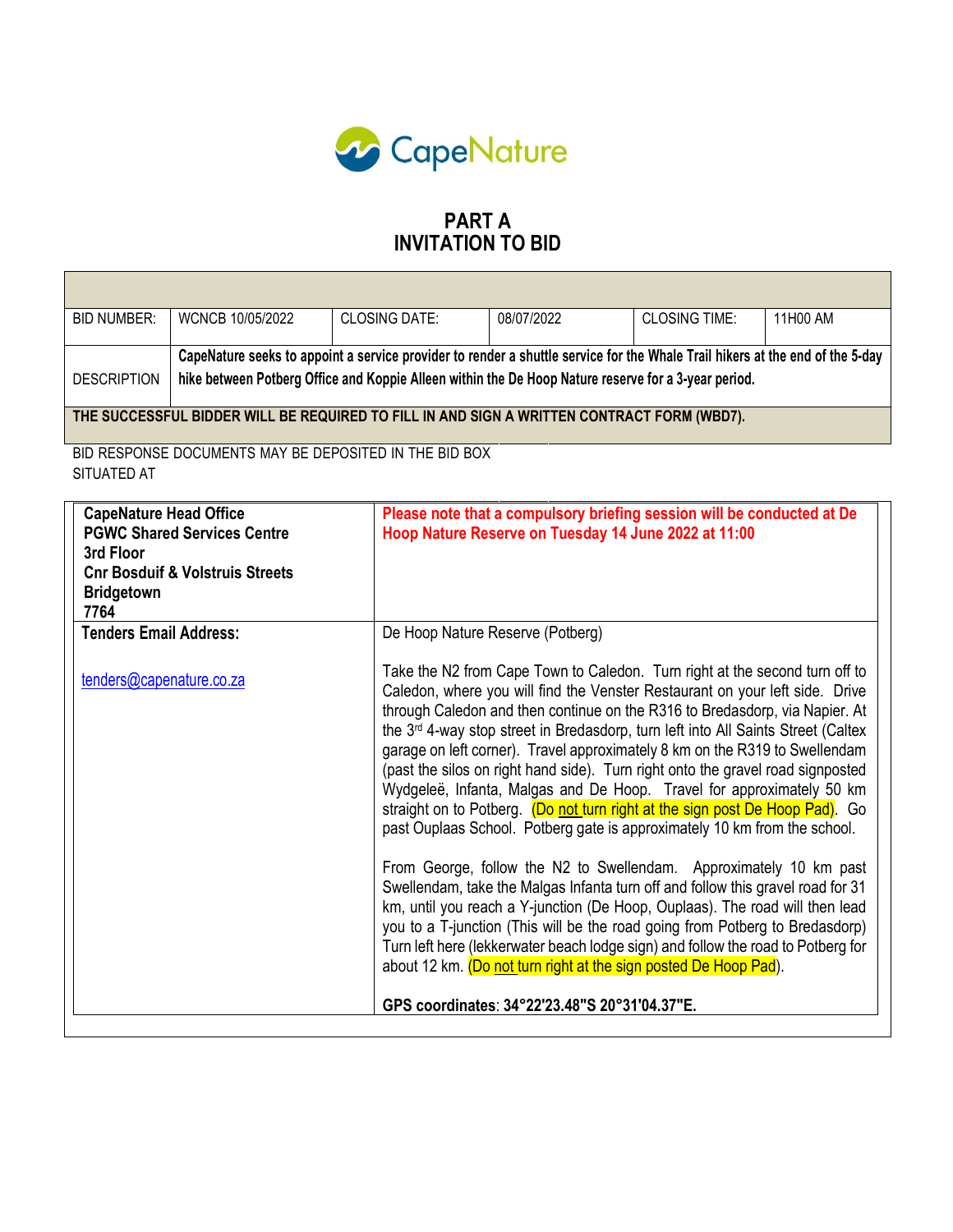| <b>SUPPLIER INFORMATION</b>                                                            |                                           |                                                                                       |                  |                                            |                  |  |
|----------------------------------------------------------------------------------------|-------------------------------------------|---------------------------------------------------------------------------------------|------------------|--------------------------------------------|------------------|--|
| NAME OF BIDDER                                                                         |                                           |                                                                                       |                  |                                            |                  |  |
| POSTAL ADDRESS                                                                         |                                           |                                                                                       |                  |                                            |                  |  |
| STREET ADDRESS                                                                         |                                           |                                                                                       |                  |                                            |                  |  |
| <b>TELEPHONE NUMBER</b>                                                                | CODE                                      |                                                                                       |                  | <b>NUMBER</b>                              |                  |  |
| <b>CELLPHONE NUMBER</b>                                                                |                                           |                                                                                       |                  |                                            |                  |  |
| <b>FACSIMILE NUMBER</b>                                                                | <b>CODE</b>                               |                                                                                       |                  | <b>NUMBER</b>                              |                  |  |
| <b>E-MAIL ADDRESS</b>                                                                  |                                           |                                                                                       |                  |                                            |                  |  |
| VAT REGISTRATION NUMBER                                                                |                                           |                                                                                       |                  |                                            |                  |  |
|                                                                                        | <b>WCSD</b><br><b>REGISTRATION</b><br>No. |                                                                                       | <b>AND</b>       | CSD No:                                    |                  |  |
| <b>B-BBEE STATUS LEVEL VERIFICATION</b><br><b>CERTIFICATE</b><br>[TICK APPLICABLE BOX] | $\Box$ Yes<br>No<br>$\mathbb{R}^n$        |                                                                                       | <b>AFFIDAVIT</b> | <b>B-BBEE STATUS</b><br><b>LEVEL SWORN</b> | Yes<br>$\Box$ No |  |
| IF YES, WHO WAS THE CERTIFICATE<br><b>ISSUED BY?</b>                                   | $\mathbf{L}$                              | A VERIFICATION AGENCY ACCREDITED BY THE SOUTH AFRICAN<br>ACCREDITATION SYSTEM (SANAS) |                  |                                            |                  |  |
|                                                                                        |                                           | A REGISTERED AUDITOR                                                                  |                  |                                            |                  |  |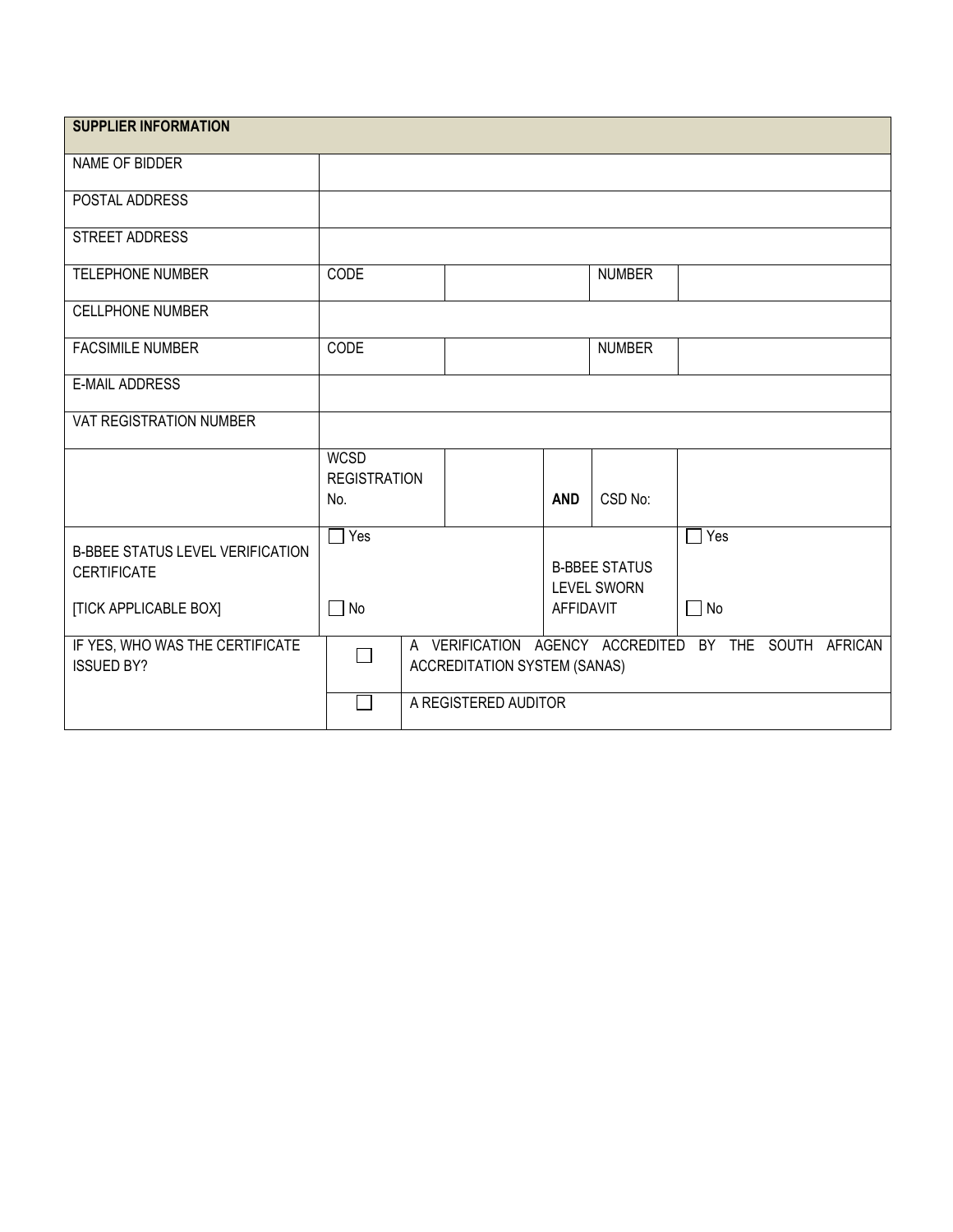| [A B-BBEE STATUS LEVEL VERIFICATION CERTIFICATE/SWORN AFFIDAVIT (FOR EMEs& QSEs) MUST BE SUBMITTED<br>TOGETHER WITH A COMPLETED 6.1 IN ORDER TO QUALIFY FOR PREFERENCE POINTS FOR B-BBEE] |                              |  |                                                                                                   |                                                |  |  |  |
|-------------------------------------------------------------------------------------------------------------------------------------------------------------------------------------------|------------------------------|--|---------------------------------------------------------------------------------------------------|------------------------------------------------|--|--|--|
|                                                                                                                                                                                           | $\sqsupset$ Yes<br>$\neg$ No |  |                                                                                                   |                                                |  |  |  |
|                                                                                                                                                                                           |                              |  |                                                                                                   | $\Box$ Yes<br>$\neg$ No                        |  |  |  |
| ARE YOU THE ACCREDITED<br>REPRESENTATIVE IN SOUTH<br><b>AFRICA FOR THE GOODS</b><br><b>/SERVICES /WORKS OFFERED?</b>                                                                      | <b>IF YES ENCLOSE PROOFI</b> |  | ARE YOU A FOREIGN<br><b>BASED SUPPLIER</b><br>FOR THE GOODS<br><b>/SERVICES/WORKS</b><br>OFFERED? | <b>IF YES ANSWER PART B:3</b><br><b>BELOWI</b> |  |  |  |
| <b>SIGNATURE OF BIDDER</b>                                                                                                                                                                |                              |  | <b>DATE</b>                                                                                       |                                                |  |  |  |
| <b>CAPACITY UNDER WHICH THIS BID</b><br>IS SIGNED (Attach proof of authority<br>to sign this bid; e.g. resolution of<br>directors, etc.)                                                  |                              |  |                                                                                                   |                                                |  |  |  |
| <b>TOTAL NUMBER OF ITEMS</b><br><b>OFFERED</b>                                                                                                                                            |                              |  | <b>TOTAL BID PRICE</b><br>(ALL INCLUSIVE)                                                         |                                                |  |  |  |
| <b>BIDDING PROCEDURE ENQUIRIES MAY BE DIRECTED TO:</b>                                                                                                                                    |                              |  | <b>TECHNICAL INFORMATION MAY BE DIRECTED TO:</b>                                                  |                                                |  |  |  |
| <b>DEPARTMENT/ PUBLIC ENTITY</b>                                                                                                                                                          | CapeNature                   |  | <b>CONTACT PERSON</b>                                                                             | Mulisa Nekhavhambe                             |  |  |  |
| <b>CONTACT PERSON</b>                                                                                                                                                                     | Imran Brey                   |  | <b>TELEPHONE NUMBER</b>                                                                           | 087 087 4012                                   |  |  |  |
| <b>TELEPHONE NUMBER</b>                                                                                                                                                                   | 087 087 4103                 |  | <b>FACSIMILE NUMBER</b>                                                                           | N/A                                            |  |  |  |
| <b>FACSIMILE NUMBER</b>                                                                                                                                                                   | <b>NA</b>                    |  | <b>E-MAIL ADDRESS</b>                                                                             | mnekhavhambe@capenature.co.za                  |  |  |  |
| <b>E-MAIL ADDRESS</b>                                                                                                                                                                     | ibrey@capenature.co.za       |  |                                                                                                   |                                                |  |  |  |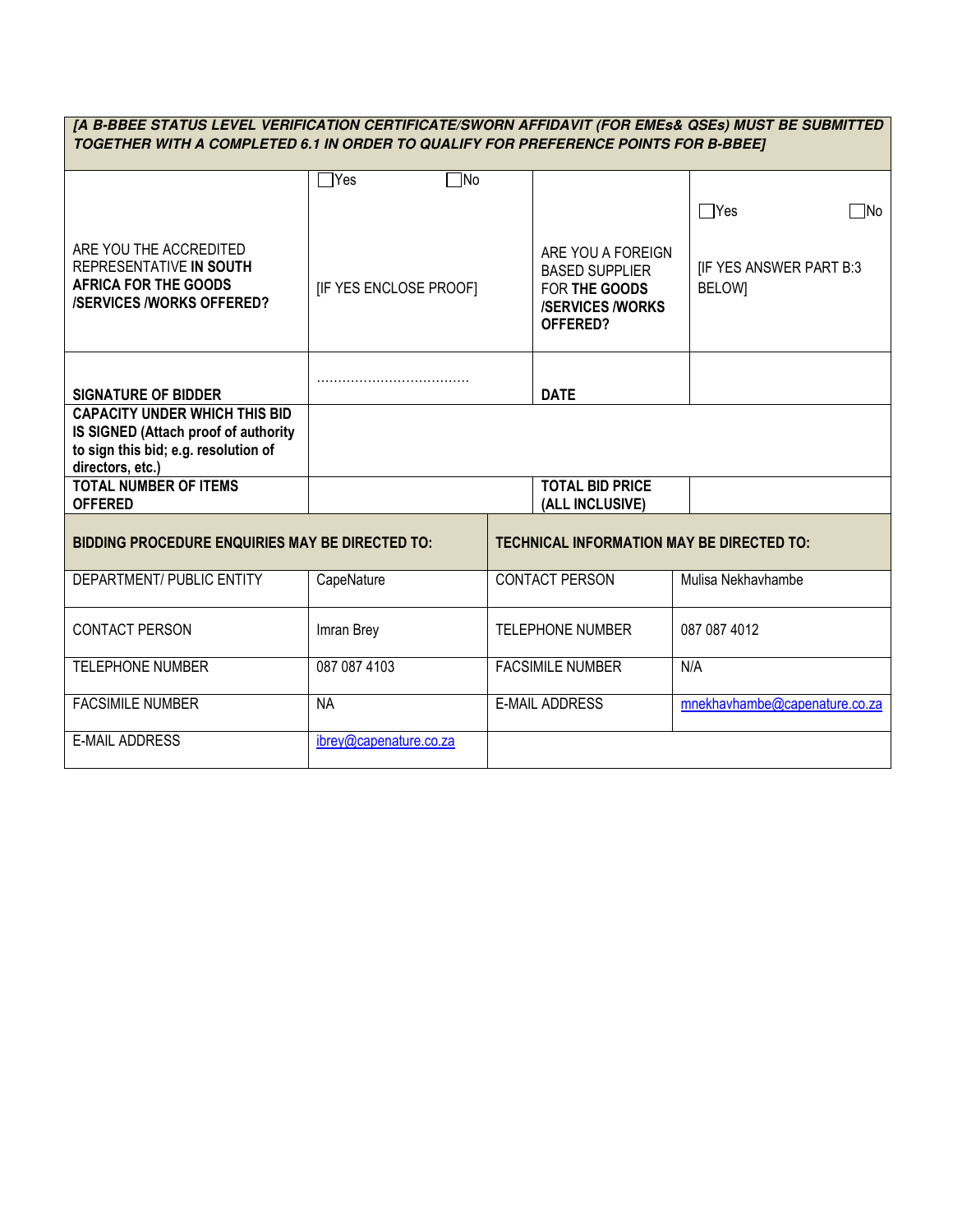PART B TERMS AND CONDITIONS FOR BIDDING

| 1 <sub>1</sub>   | <b>BID SUBMISSION:</b>                                                                                                                                                                                                                                                                                                                                      |  |  |  |  |
|------------------|-------------------------------------------------------------------------------------------------------------------------------------------------------------------------------------------------------------------------------------------------------------------------------------------------------------------------------------------------------------|--|--|--|--|
|                  | 1.1. BIDS MUST BE DELIVERED BY THE STIPULATED TIME TO THE CORRECT ADDRESS. LATE BIDS WILL NOT BE ACCEPTED FOR<br>CONSIDERATION.                                                                                                                                                                                                                             |  |  |  |  |
|                  | 1.2. ALL BIDS MUST BE SUBMITTED ON THE OFFICIAL FORMS PROVIDED-(NOT TO BE RE-TYPED)                                                                                                                                                                                                                                                                         |  |  |  |  |
|                  | 1.3. BIDDERS MUST REGISTER ON THE CENTRAL SUPPLIER DATABASE (CSD) TO UPLOAD MANDATORY INFORMATION NAMELY:<br>(BUSINESS REGISTRATION/ DIRECTORSHIP/ MEMBERSHIP/IDENTITY NUMBERS; TAX COMPLIANCE STATUS; AND BANKING<br>INFORMATION FOR VERIFICATION PURPOSES). B-BBEE CERTIFICATE OR SWORN AFFIDAVIT FOR B-BBEE MUST BE<br>SUBMITTED TO BIDDING INSTITUTION. |  |  |  |  |
|                  | 1.4. THIS BID IS SUBJECT TO THE PREFERENTIAL PROCUREMENT POLICY FRAMEWORK ACT 2000 AND THE PREFERENTIAL<br>PROCUREMENT REGULATIONS, 2017, THE GENERAL CONDITIONS OF CONTRACT (GCC) AND, IF APPLICABLE, ANY OTHER<br>LEGISLATION OR SPECIAL CONDITIONS OF CONTRACT.                                                                                          |  |  |  |  |
| $\overline{2}$ . | <b>TAX COMPLIANCE REQUIREMENTS</b>                                                                                                                                                                                                                                                                                                                          |  |  |  |  |
| 2.1              | BIDDERS MUST ENSURE COMPLIANCE WITH THEIR TAX OBLIGATIONS.                                                                                                                                                                                                                                                                                                  |  |  |  |  |
|                  | 2.2 APPLICATION FOR TAX COMPLIANCE STATUS (TCS) MAY ALSO BE MADE VIA E-FILING. IN ORDER TO USE THIS PROVISION,<br>TAXPAYERS WILL NEED TO REGISTER WITH SARS AS E-FILE USER THROUGH THE WEBSITE WWW.SARS.GOV.ZA.                                                                                                                                             |  |  |  |  |
| 2.3              | BIDDERS MAY ALSO SUBMIT A PRINTED TCS WITH A RESULT SUMMARY PAGE (DOWNLOADED FROM EFILING) TOGETHER WITH<br>THE BID.                                                                                                                                                                                                                                        |  |  |  |  |
| 2.4              | IN BIDS WHERE CONSORTIA / JOINT VENTURES / SUB-CONTRACTORS ARE INVOLVED, EACH PARTY MUST SUBMIT A SEPARATE<br>PROOF OF TCS AS MENTIONED IN 2.3 ABOVE.                                                                                                                                                                                                       |  |  |  |  |
| 3.               | <b>QUESTIONNAIRE TO BIDDING FOREIGN SUPPLIERS</b>                                                                                                                                                                                                                                                                                                           |  |  |  |  |
|                  | 3.1. IS THE BIDDER A RESIDENT OF THE REPUBLIC OF SOUTH AFRICA (RSA)?<br>$\Box$ YES $\Box$ NO                                                                                                                                                                                                                                                                |  |  |  |  |
|                  | 3.2. DOES THE BIDDER HAVE A BRANCH IN THE RSA?<br>$\Box$ YES $\Box$ NO                                                                                                                                                                                                                                                                                      |  |  |  |  |
|                  | 3.3. DOES THE BIDDER HAVE A PERMANENT ESTABLISHMENT IN THE RSA?<br>$\Box$ YES $\Box$ NO                                                                                                                                                                                                                                                                     |  |  |  |  |
|                  | 3.4. DOES THE BIDDER HAVE ANY SOURCE OF INCOME IN THE RSA?<br>$\Box$ YES $\Box$ NO                                                                                                                                                                                                                                                                          |  |  |  |  |
|                  | IF THE ANSWER IS "NO" TO ALL OF THE ABOVE, THEN, IT IS NOT A REQUIREMENT TO PROVIDE PROOF OF TAX COMPLIANCE<br>STATUS; NOR OBTAIN A TAX COMPLIANCE STATUS FROM THE SOUTH AFRICAN REVENUE SERVICE (SARS) IF NOT REGISTER AS<br>PER 2.2 ABOVE.                                                                                                                |  |  |  |  |
|                  | *FAILURE TO PROVIDE ANY OF THE ABOVE PARTICULARS MAY RENDER THE BID INVALID.<br>SIGNATURE OF BIDDER:                                                                                                                                                                                                                                                        |  |  |  |  |

CAPACITY UNDER WHICH THIS BID IS SIGNED: …………………………………………….

(Proof of authority must submitted e.g. company resolution)

DATE: …………………………………………….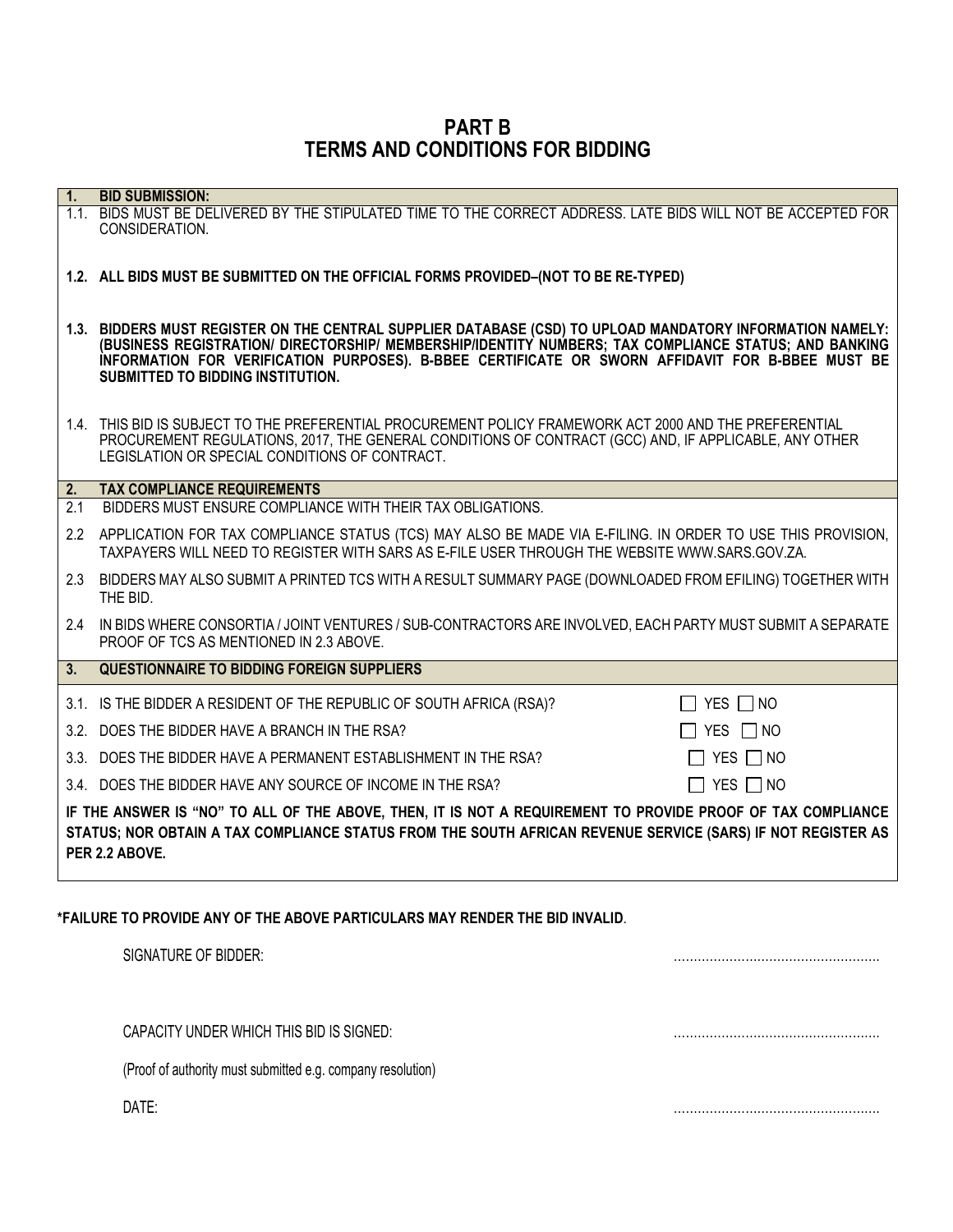# TAX CLEARANCE REQUIREMENTS

# IT IS A CONDITION OF THE TENDER THAT -

- 1. The taxes of the successful service provider **must** be in order, or that satisfactory arrangements have been made with the Receiver of Revenue to meet his / her tax obligations.
- 2. Application for tax clearance must be done through the Receiver of Revenue office where the service provider is registered for tax purposes. The Receiver of Revenue will then furnish the Supplier with a Tax Clearance Certificate that will be valid for a period of one year from date of issue.
- 3. This Tax Clearance Certificate must be submitted in the original together with the tender. Failure to submit the original and valid Tax Clearance Certificate will invalidate the tender. If a tax clearance certificate was submitted previously to CapeNature please indicate as such.
- 4. In quotations where Consortia / Joint Ventures / Sub-contractors are involved each party must submit a separate Tax Clearance Certificate. Copies of the Application for Tax Clearance Certificates are available at any Receiver's Office.

| <b>HAS A TAX CLEARANCE CERTIFICATE BEEN SUBMITTED</b>                                           | <b>YES</b> | NO. |
|-------------------------------------------------------------------------------------------------|------------|-----|
| ARE YOU THE ACCREDITED REPRESENTATIVE IN SOUTH AFRICA<br>FOR THE GOODS/SERVICES OFFERED BY YOU? | Yes        | No  |
| (IF YES ENCLOSE PROOF)                                                                          |            |     |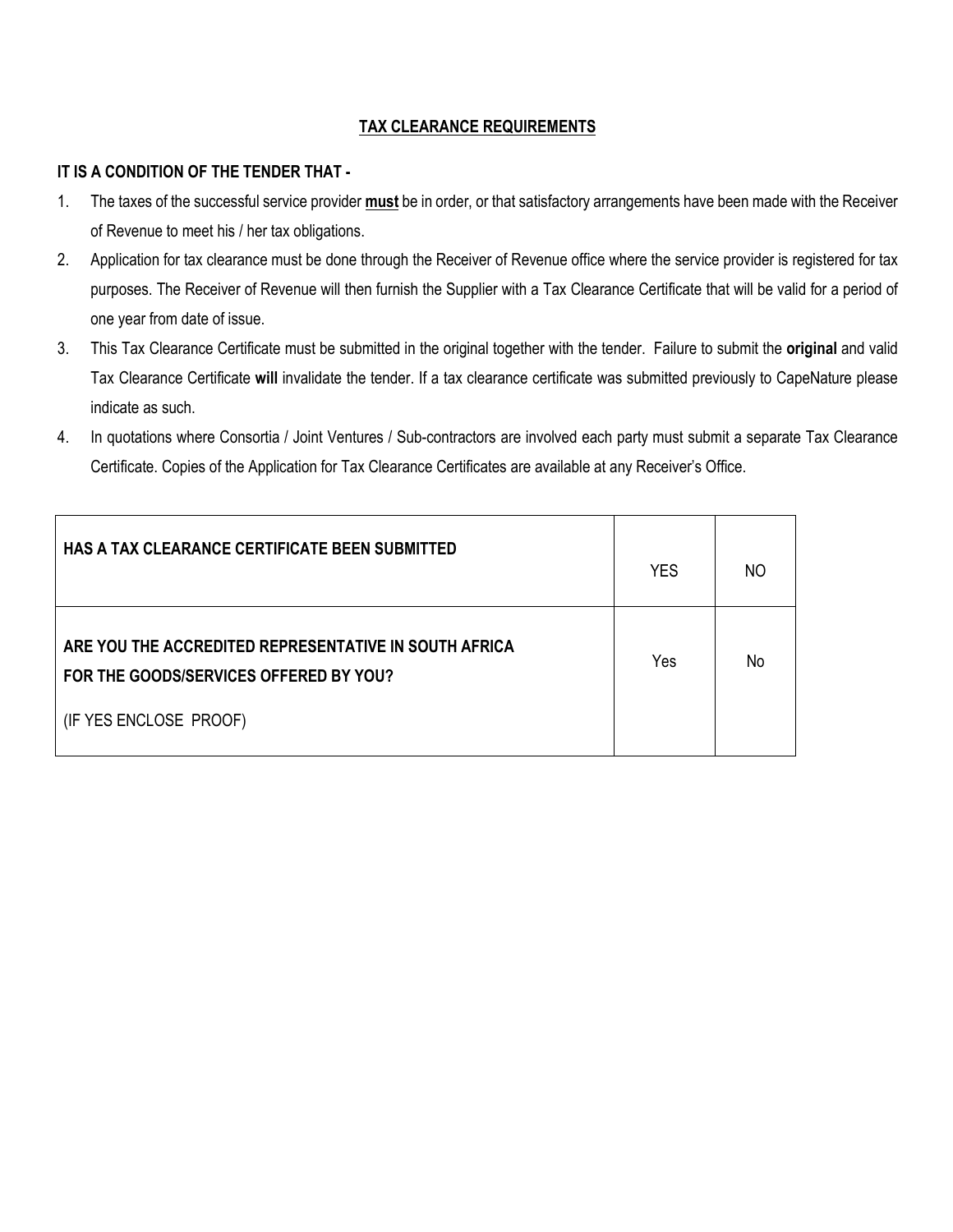# PART C PRICING SCHEDULE

# (Professional Services)

| <b>Description</b>          | <b>Price per day</b> | Year 1<br><b>Total Cost</b> | Year 2<br><b>Total Cost</b> | Year 3<br><b>Total Cost</b> | <b>Total</b><br><b>Amount</b> |
|-----------------------------|----------------------|-----------------------------|-----------------------------|-----------------------------|-------------------------------|
| Transport of guests/ hikers |                      |                             |                             |                             |                               |
| Labour cost - Driver        |                      |                             |                             |                             |                               |
| <b>Adminstration and</b>    |                      |                             |                             |                             |                               |
| <b>Operational Costs</b>    |                      |                             |                             |                             |                               |
| <b>Passenger and Public</b> |                      |                             |                             |                             |                               |
| <b>Liability Costs</b>      |                      |                             |                             |                             |                               |
| <b>Total</b>                |                      |                             |                             |                             |                               |
| <b>VAT</b>                  |                      |                             |                             |                             |                               |
| <b>Tendered amount</b>      |                      |                             |                             |                             |                               |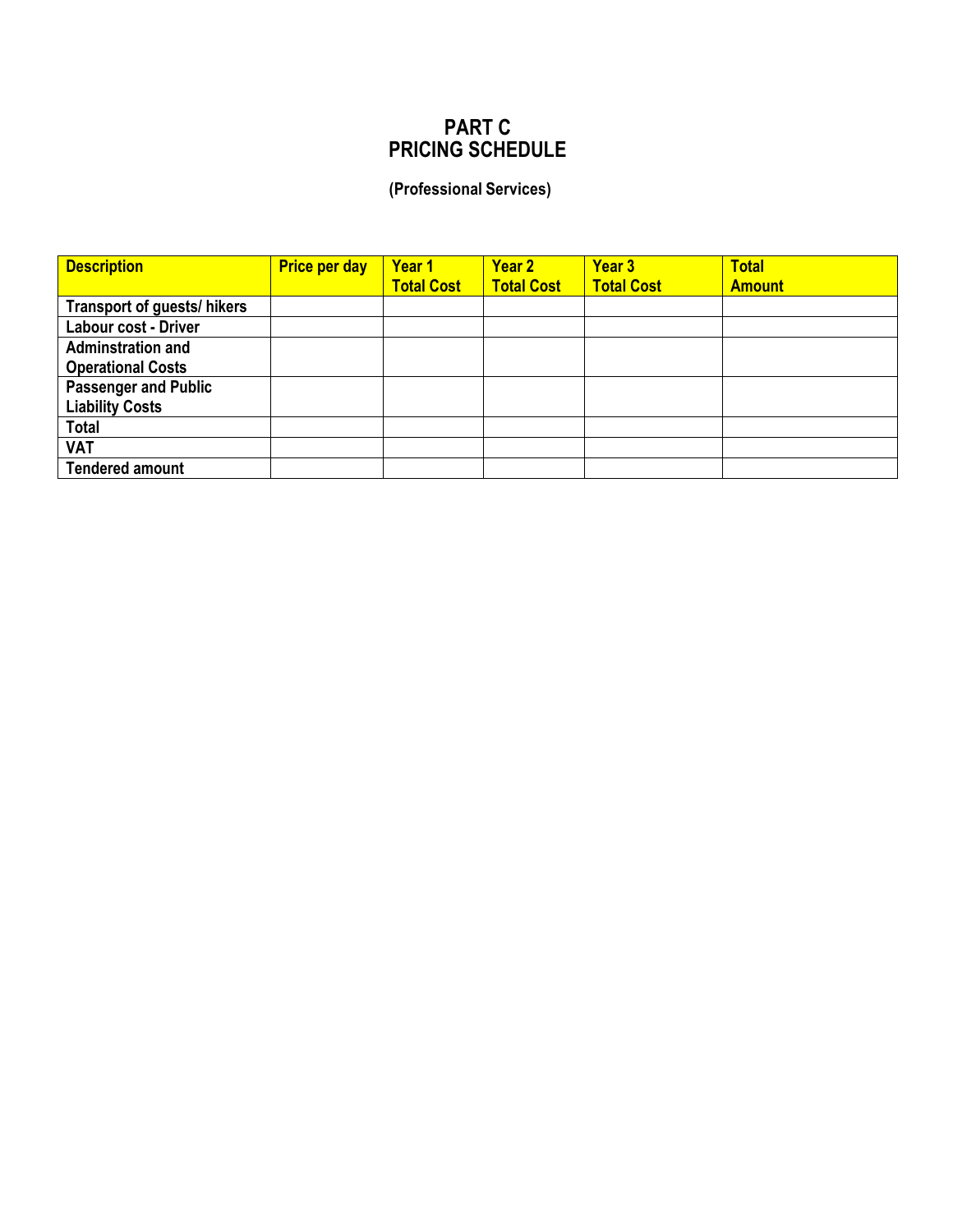# PREFERENCE POINTS CLAIM FORM IN TERMS OF THE PREFERENTIAL PROCUREMENT IN TERMS OF THE WESTERN CAPE GOVERNMENTS INTERIM STRATEGY AS IT RELATES TO PREFERENCE POINTS

This preference form must form part of all bids invited. It contains general information and serves as a claim form for preference points for Broad-Based Black Economic Empowerment (B-BBEE) Status Level of Contribution.

# NB: BEFORE COMPLETING THIS FORM, BIDDERS (TENDERERS) MUST STUDY THE BROAD-BASED BLACK ECONOMIC EMPOWERMENT ACT AND THE CODES OF GOOD PRACTICE

# 1. DEFINITIONS

- 1.1 "acceptable tender" means any tender which, in all respects, complies with the specifications and conditions of tender as set out in the tender document.
- 1.2 "affidavit" is a type of verified statement or showing, or in other words, it contains a verification, meaning it is under oath or penalty of perjury, and this serves as evidence to its veracity and is required for court proceedings.
- 1.3 "all applicable taxes" includes value-added tax, pay as you earn, income tax, unemployment insurance fund contributions and skills development levies;
- 1.4 "B-BBEE" means broad-based black economic empowerment as defined in section 1 of the Broad Based Black Economic Empowerment Act;
- 1.5 "B-BBEE status level of contributor" means the B-BBEE status of an entity in terms of a code of good practice on black economic empowerment issued in terms of section 9(1) of the BroadBased Black Economic Empowerment Act;
- 1.6 "bid" means a written offer on the official bid documents or invitation of price quotations and "tender" is the act of bidding/tendering;
- 1.7 "Code of Good Practice" means the generic codes or the sector codes as the case may be;
- 1.8 "consortium or joint venture" means an association of persons for the purpose of combining their expertise, property, capital, efforts, skill and knowledge in an activity for the execution of a contract;
- 1.9 "contract" means the agreement that results from the acceptance of a bid by an organ of state;
- 1.10 "EME" is an Exempted Micro Enterprise with an annual total revenue of R10 million or less.
- 1.11 "Firm price" means the price that is only subject to adjustments in accordance with the actual increase or decrease resulting from the change, imposition, or abolition of customs or excise duty and any other duty, levy, or tax, which, in terms of the law or regulation, is binding on the contractor and demonstrably has an influence on the price of any supplies, or the rendering costs of any service, for the execution of the contract;
- 1.12 "Large Enterprise" is any enterprise with an annual total revenue above R50 million;
- 1.13 "non-firm prices" means all prices other than "firm" prices;
- 1.14 "person" includes a juristic person;
- 1.15 "price" includes all applicable taxes less all unconditional discounts;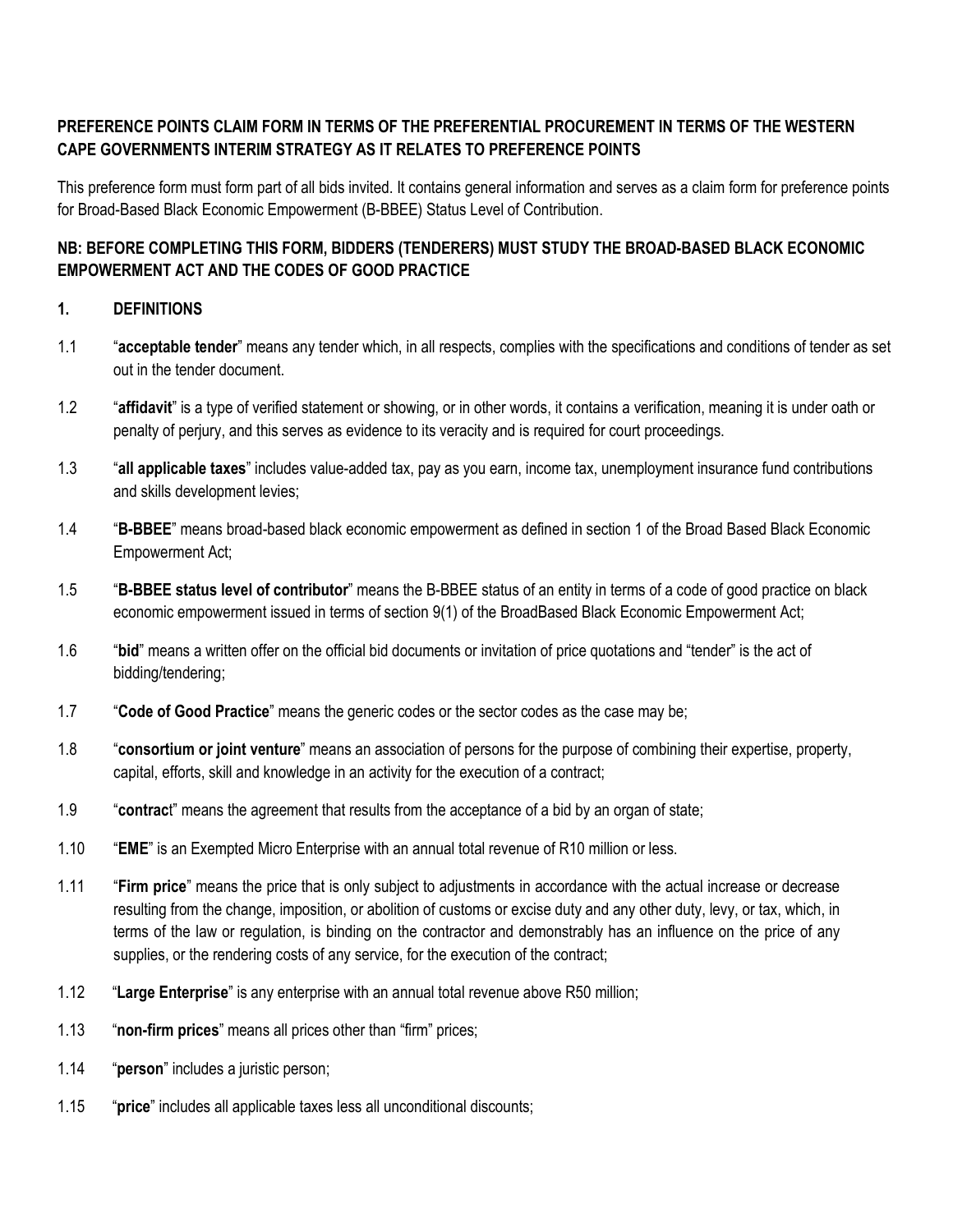- 1.16 "proof of B-BBEE status level contributor" means- (a) The B-BBEE status level certificate issued by an authorized body or person; (b) A sworn affidavit as prescribed in terms of the B-BBEE Codes of Good Practice; or (c) Any other requirement prescribed in terms of the Broad-Based Black Economic Empowerment Act.
- 1.17 **QSE** is a Qualifying Small Enterprise with an annual total revenue between R10 million and R50 million;
- 1.18 "rand value" means the total estimated value of a contract in Rand, calculated at the time of the tender invitation;
- 1.19 "the Act" means the Preferential Procurement Policy Framework Act, 2000 (Act No. 5 of 2000);
- 1.20 "the Regulations" means the Preferential Procurement Regulations, 2017;
- 1.21 "total revenue" bears the same meaning assigned to this expression in the Codes of Good Practice on Black Economic Empowerment, issued in terms of section 9(1) of the Broad-Based Black Economic Empowerment Act and promulgated in the Government Gazette on 11 October 2013;
- 1.22 "trust" means the arrangement through which the property of one person is made over or bequeathed to a trustee to administer such property for the benefit of another person; and
- 1.23 "trustee" means any person, including the founder of a trust, to whom property is bequeathed in order for such property to be administered for the benefit of another person.

### 2. GENERAL CONDITIONS

- 2.1 The following preference point systems are applicable to all bids:
	- the 80/20 system for requirements with a Rand value of up to R50 000 000 (all applicable taxes included); and
	- the 90/10 system for requirements with a Rand value above R50 000 000 (all applicable taxes included).
- 2.2 Preference point system for this bid:
	- a) The value of this bid is estimated to not exceed R50 000 000 (all applicable taxes included) and therefore the 80/20 preference point system shall be applicable; or
	- b) The 80/20 preference point system will be applicable to this tender.
- 2.3 Preference points for this bid shall be awarded for:
	- a) Price; and
	- b) B-BBEE Status Level of Contribution
- 2.4 The maximum points for this bid are allocated as follows:

|                                               | <b>POINTS</b> |
|-----------------------------------------------|---------------|
| <b>PRICE</b>                                  |               |
| <b>B-BBEE STATUS LEVEL OF CONTRIBUTOR</b>     |               |
| Total points Price and B-BBEE must not exceed | 100           |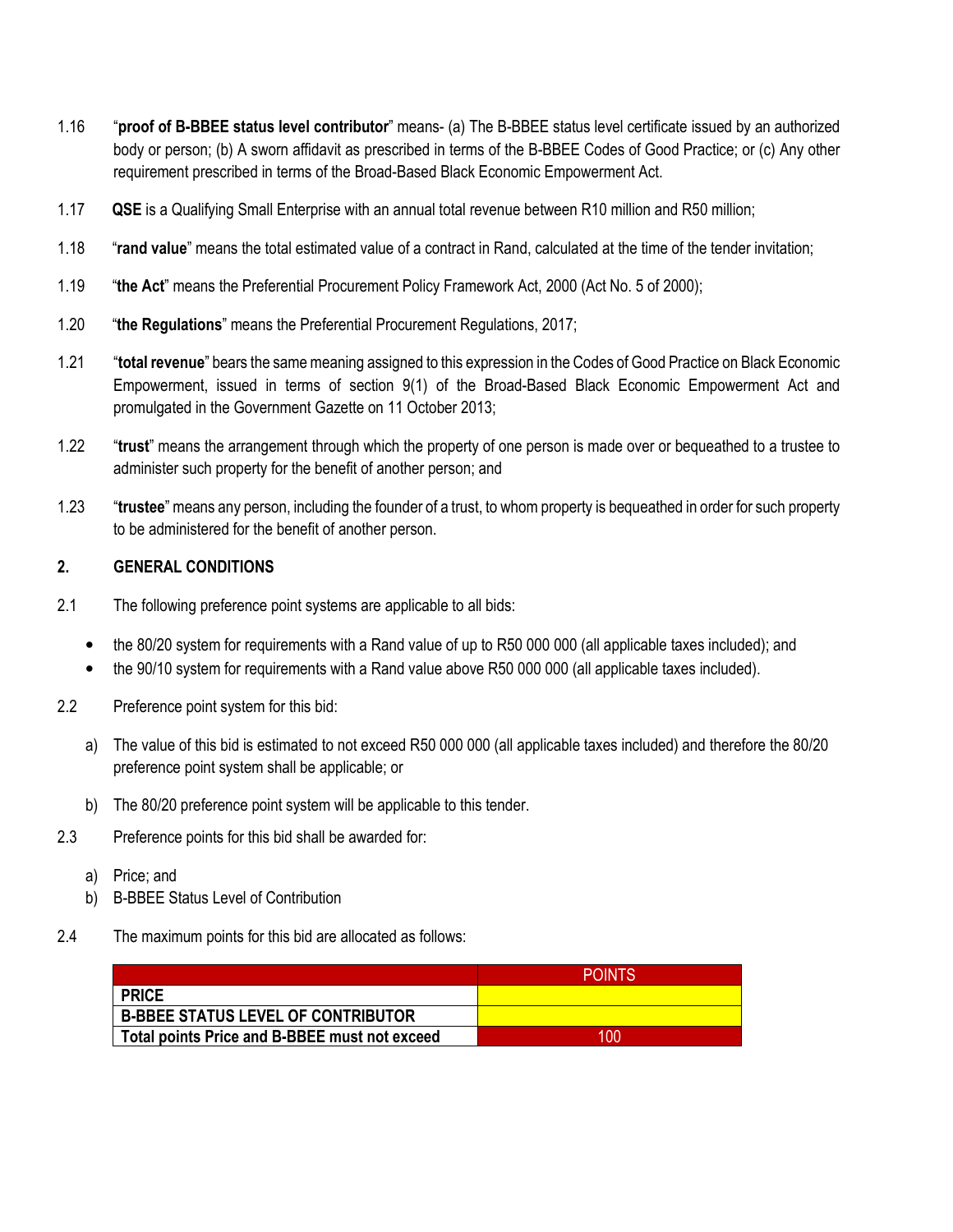- 2.5 Failure on the part of a bidder to fill in, sign this form and submit in the circumstances prescribed in the Codes of Good Practice either a B-BBEE Verification Certificate issued by a Verification Agency accredited by the South African Accreditation System (SANAS) or an affidavit confirming annual total revenue and level of black ownership together with the bid or an affidavit issued by Companies Intellectual Property Commission, will be interpreted to mean that preference points for B-BBEE status level of contribution are not claimed.
- 2.6 The purchaser reserves the right to require of a bidder, either before a bid is adjudicated or at any time subsequently, to substantiate any claim in regard to preferences, in any manner required by the purchaser.

# 3. ADJUDICATION USING A POINT SYSTEM

- 3.1 Subject to Section 2(1)(f) of the Preferential Procurement Policy Framework Act, 2000, the bidder obtaining the highest number of total points will be awarded the contract.
- 3.2 A tenderer must submit proof of its B-BBEE status level of contributor in order to claim points for B-BBEE.
- 3.3 A tenderer failing to submit proof of B-BBEE status level of contributor or is a non-compliant contributor to B-BBEE will not be disqualified but will only score: (a) points out of 80 for price; and (b) 0 points out of 20 for B-BBEE
- 3.4 Points scored must be rounded off to the nearest 2 decimal places.
- 3.5 In the event that two or more bids have scored equal total points, the successful bid must be the one scoring the highest number of preference points for B-BBEE.
- 3.6 As per section 2(1)(f) of the Preferential Procurement Policy Framework Act, 2000, the contract may be awarded to a bidder other than the one scoring the highest number of total points based on objective criteria in addition to those contemplated in paragraphs (d) and (e) of the Preferential Procurement Policy Framework Act, 2000 that justifiesthe award to another tenderer. provided that it has been stipulated upfront in the tendering conditions.
- 3.7 Should two or more bids be equal in all respects; the award shall be decided by the drawing of lots.

# 4. POINTS AWARDED FOR PRICE

# 4.1 THE 80/20 OR 90/10 PREFERENCE POINT SYSTEM

A maximum of 80 or 90 points is allocated for price on the following basis:

$$
80/20 \qquad \qquad \text{or} \qquad \qquad \qquad 90/10
$$

$$
Ps = 80\left(1 - \frac{Pt - P \min}{P \min}\right) \qquad \text{or} \qquad \qquad Ps = 90\left(1 - \frac{Pt - P \min}{P \min}\right)
$$

**Where** 

Ps = Points scored for price of bid under consideration

Pt = Price of tender under consideration

Pmin = Price of lowest acceptable tender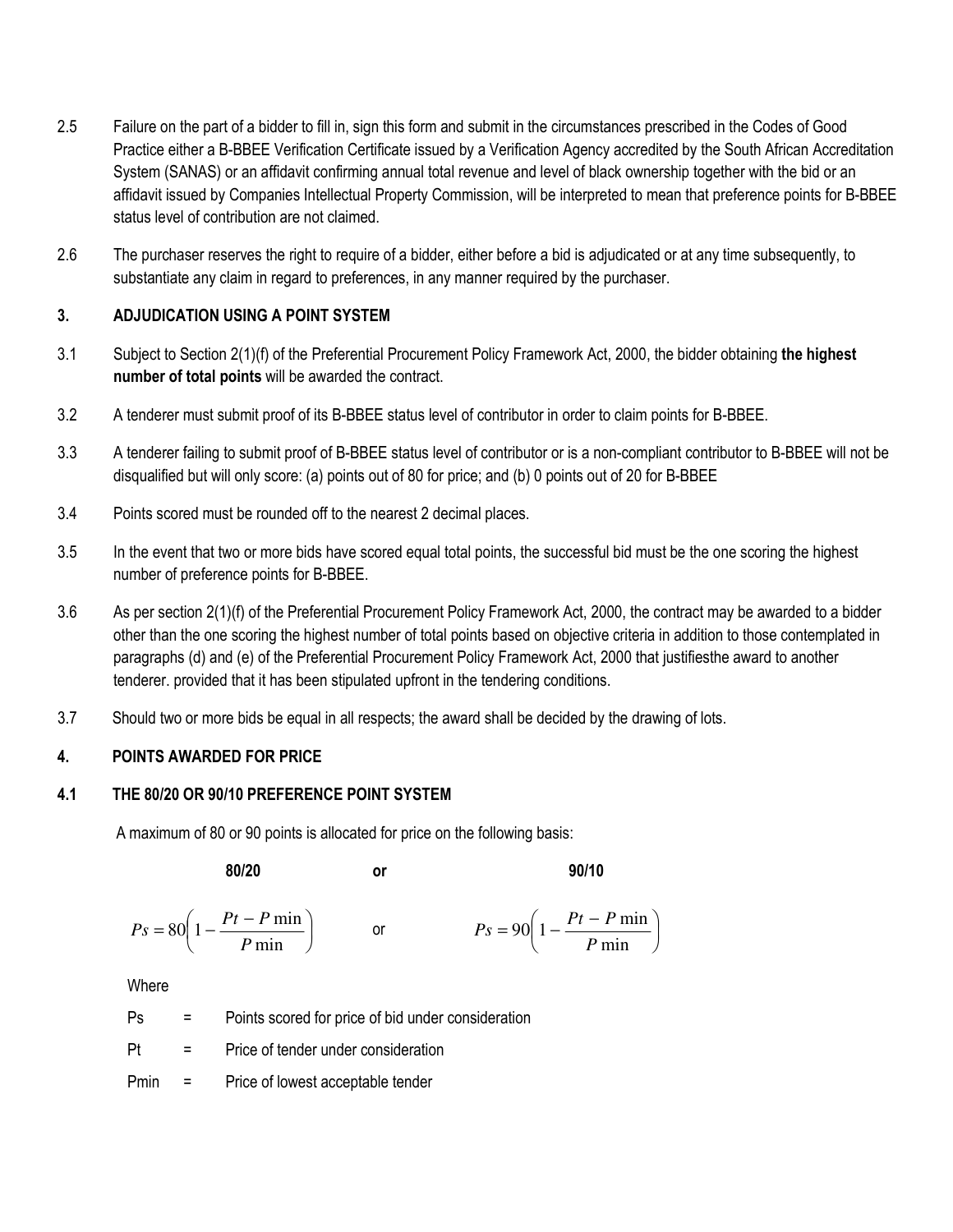# 5. POINTS AWARDED FOR B-BBEE STATUS LEVEL OF CONTRIBUTION

5.1 In terms of Regulation 6 (2) and 7 (2) of the Regulations preference points must be awarded to a bidder for attaining the B-BBEE status level of contribution in accordance with the table below:

| <b>B-BBEE Status Level of</b><br><b>Contributor</b> | <b>Number of points</b><br>(90/10 system) | <b>Number of points</b><br>(80/20 system) |
|-----------------------------------------------------|-------------------------------------------|-------------------------------------------|
|                                                     | 10                                        | 20                                        |
| $\overline{2}$                                      | 9                                         | 18                                        |
| 3                                                   | 6                                         | 14                                        |
| $\overline{4}$                                      | 5                                         | 12                                        |
| 5                                                   | 4                                         | 8                                         |
| 6                                                   | 3                                         | 6                                         |
| 7                                                   | $\overline{2}$                            | 4                                         |
| 8                                                   |                                           | $\overline{2}$                            |
| Non-compliant contributor                           | 0                                         | 0                                         |

- 5.2 An EME must submit a valid, originally certified affidavit confirming annual turnover and level of black ownership or an affidavit issued by Companies Intellectual Property Commission.
- 5.3 A QSE that is less than 51 per cent (50% or less) black owned must be verified in terms of the QSE scorecard issued via Government Gazette and submit a valid, original or a legible certified copy of a B-BBEE Verification Certificate issued by SANAS.
- 5.4 A QSE that is at least 51 per cent black owned (51% or higher) must submit a valid, originally certified affidavit confirming turnover and level of black ownership as well as declare its empowering status or an affidavit issued by Companies Intellectual Property Commission.
- 5.5 A large enterprise must submit a valid, original or originally certified copy of a B-BBEE Verification Certificate issued by a verification agency accredited by SANAS.
- 5.6 A trust, consortium or joint venture, will qualify for points for their B-BBEE status level as a legal entity, provided that the entity submits their B-BBEE status level certificate.
- 5.7 A trust, consortium or joint venture (including unincorporated consortia and joint ventures) must submit a consolidated B-BBEE status level verification certificate for every separate tender.
- 5.8 Tertiary institutions and public entities will be required to submit their B-BBEE status level certificates in terms of the specialized scorecard contained in the B-BBEE Codes of Good Practice.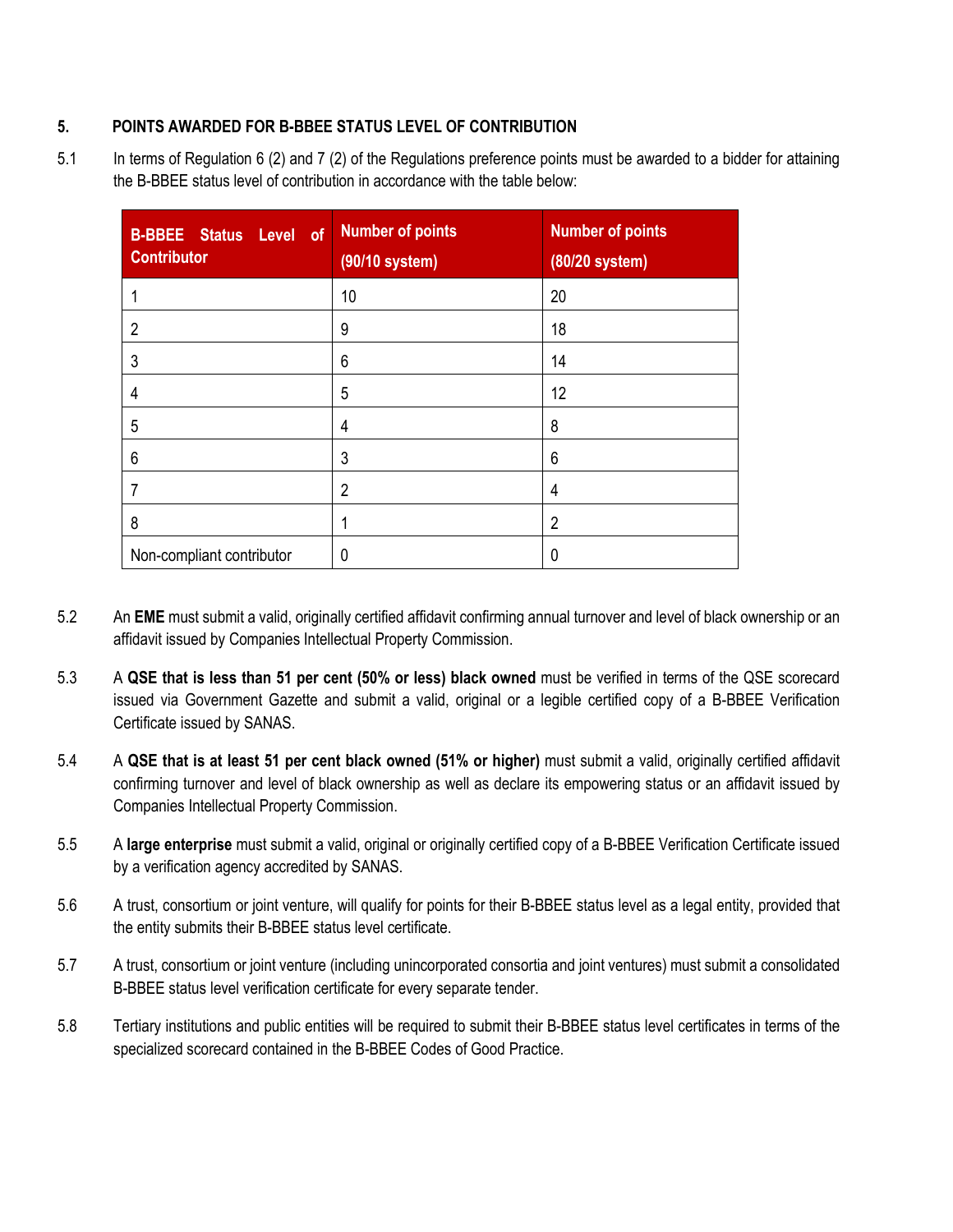# 6. BID DECLARATION

6.1 Bidders who claim points in respect of B-BBEE Status Level of Contribution must complete the following:

# 7. B-BBEE STATUS LEVEL OF CONTRIBUTION CLAIMED IN TERMS OF PARAGRAPH 5

7.1 B-BBEE Status Level of Contribution ………… = ………… (maximum of 20 points)

(Points claimed in respect of paragraph 7.1 must be in accordance with the table reflected in paragraph 5.1 and must be substantiated by means of a B-BBEE certificate issued by a Verification Agency accredited by SANAS or an affidavit confirming annual total revenue and level of black ownership in terms of the relevant sector code applicable to the tender.

# 8. DECLARATION WITH REGARD TO COMPANY/FIRM

- 8.1 Name of company/entity : ……………………………………………………………………………...
- 8.2 VAT registration number : ……………………………………………………………………………...
- 8.3 Company Registration number : ……………………………………………………………………….

I/we, the undersigned, who is / are duly authorised to do so on behalf of the company/firm, certify that the points claimed, based on the B-BBEE status level of contribution indicated in paragraph 7 above, qualifies the company/ firm for the preference(s) shown and I / we acknowledge that:

- (a) The Western Cape Government reserves the right to audit the B-BBEE status claim submitted by the bidder.
- (b) As set out in Section 13O of the B-BBEE Act as amended, any misrepresentation constitutes a criminal offence. A person commits an offence if that person knowingly:
	- (i) misrepresents or attempts to misrepresent the B-BBEE status of an enterprise;
	- (ii) provides false information or misrepresents information to a B-BBEE Verification Professional in order to secure a particular B-BBEE status or any benefit associated with compliance to the B-BBEE Act;
	- (iii) provides false information or misrepresents information relevant to assessing the B-BBEE status of an enterprise to any organ of state or public entity; or
	- (iv) engages in a fronting practice.
- (c) If a B-BBEE verification professional or any procurement officer or other official of an organ of state or public entity becomes aware of the commission of, or any attempt to commit any offence referred to in paragraph 9.1 (a) above will be reported to an appropriate law enforcement agency for investigation.
- (d) Any person convicted of an offence by a court is liable in the case of contravention of 9.4 (b) to a fine or to imprisonment for a period not exceeding 10 years or to both a fine and such imprisonment or, if the convicted person is not a natural person to a fine not exceeding 10% of its annual turnover.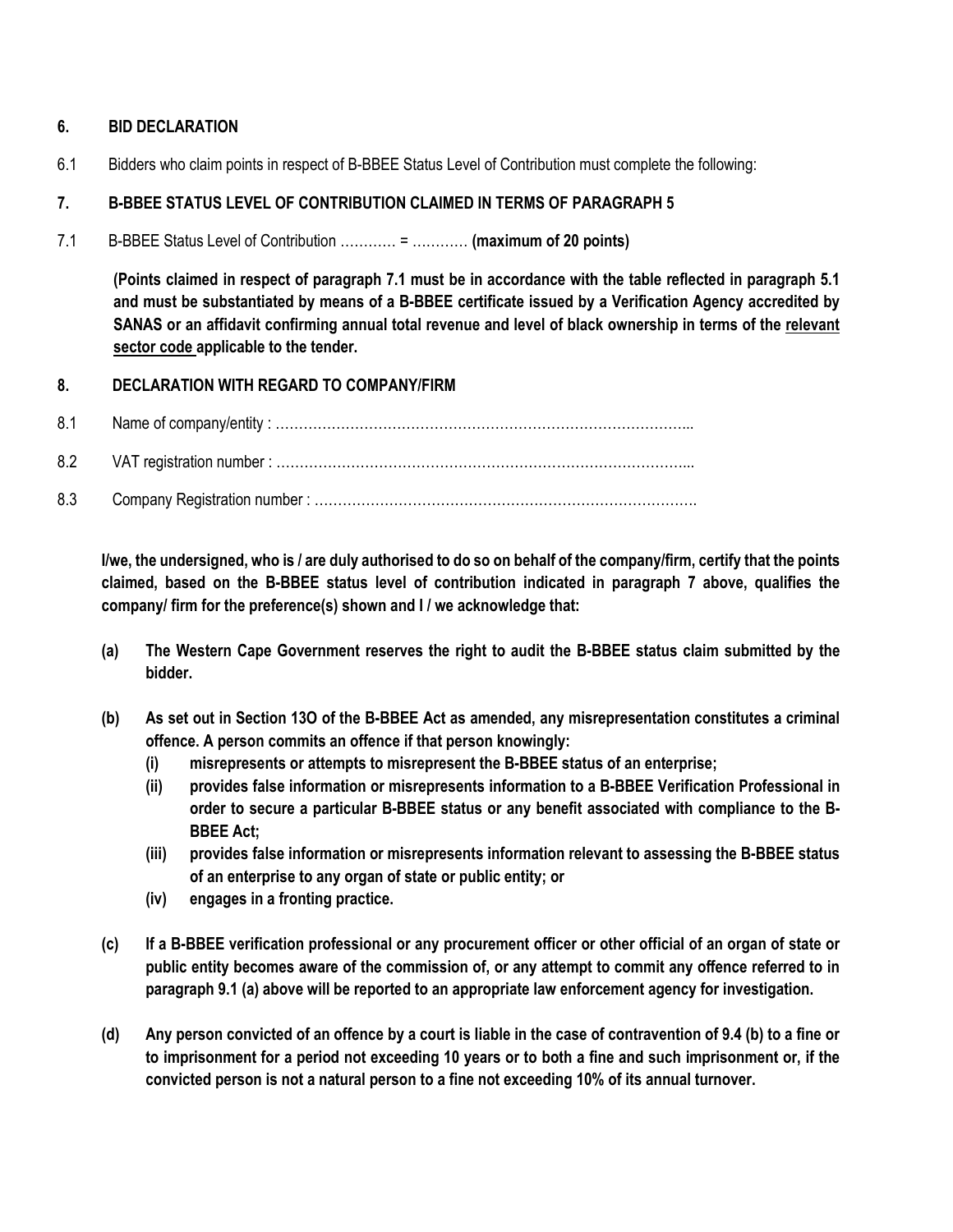- (e) The purchaser may, if it becomes aware that a bidder may have obtained its B-BBEE status level of contribution on a fraudulent basis, investigate the matter. Should the investigation warrant a restriction be imposed, this will be referred to the National Treasury for investigation, processing and imposing the restriction on the National Treasury's List of Restricted Suppliers. The bidder or contractor, its shareholders and directors, or only the shareholders and directors who acted on a fraudulent basis, may be restricted from obtaining business from any organ of state for a period not exceeding 10 years, after the audi alteram partem (hear the other side) rule has been applied.
	- (f) The purchaser may, in addition to any other remedy it may have
		- (i) disqualify the person from the bidding process;
		- (ii) recover costs, losses or damages it has incurred or suffered as a result of that person's conduct;
		- (iii) cancel the contract and claim any damages which it has suffered as a result of having to make less favourable arrangements due to such cancellation; and
		- (iv) forward the matter for criminal prosecution.
		- (v) The information furnished is true and correct.
		- (vi) The preference points claimed are in accordance with the General Conditions as indicated in paragraph 2 of this form.

| <b>DATF</b> |
|-------------|
|             |
|             |
|             |

# WITNESSES:

- 1. ………………………………………
- 2. ………………………………………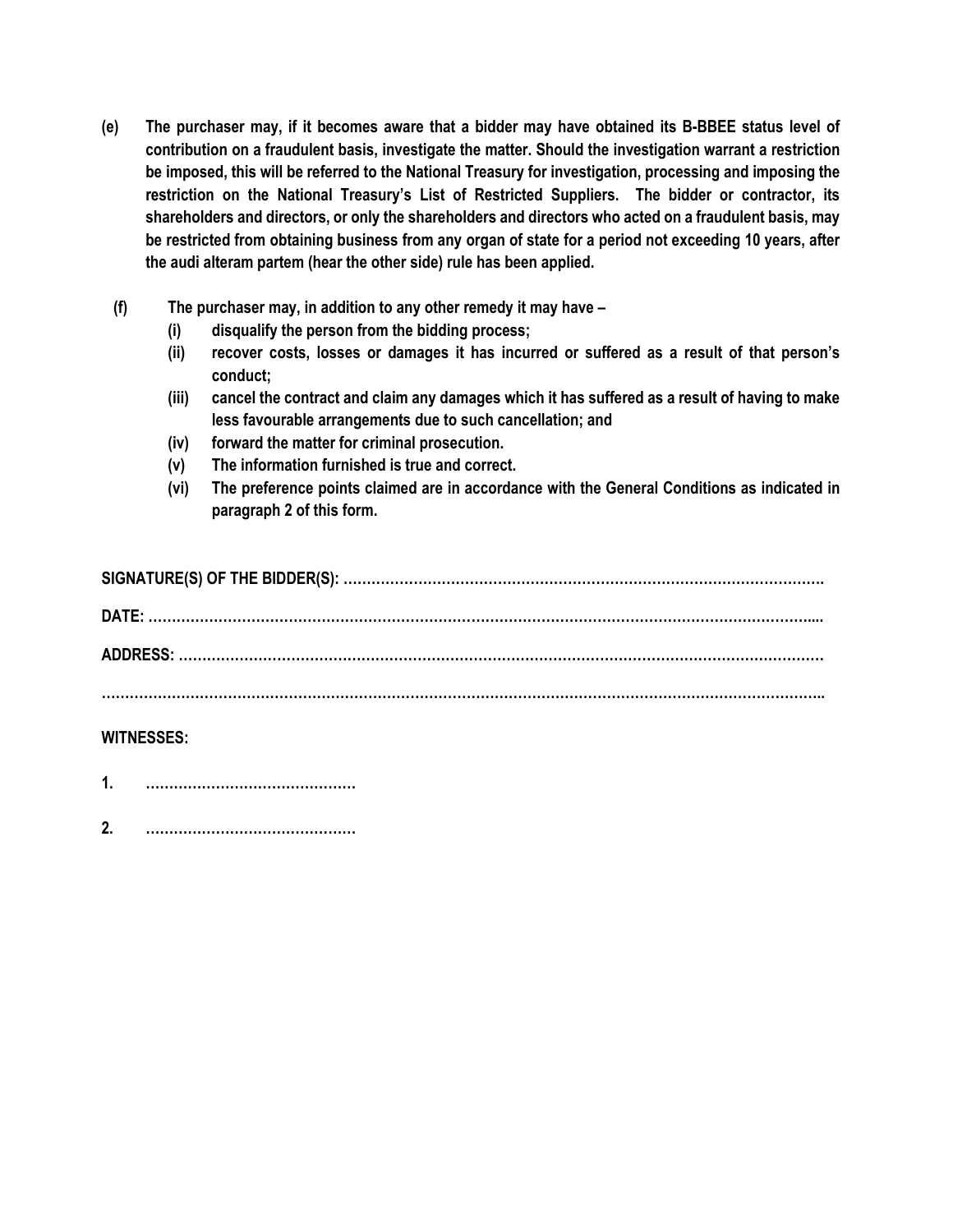#### WCBD 4

#### PROVINCIAL GOVERNMENT OF WESTERN CAPE

#### DECLARATION OF INTERESTS, BIDDERS PAST SCM PRACTICES AND INDEPENDENT BID DETERMINATION

- 1. To give effect to the requirements of the Western Cape Provincial Treasury Instructions, 2019: Supply Chain Management (Goods and Services), Practice Note 4 of 2006 Declaration of Bidders Past SCM Practices-(SDB8), Instruction note Enhancing Compliance Monitoring and Improving Transparency and Accountability in Supply Chain Management, Practice note 7 of 2009/10 - SBD 4 Declaration of Interest, Practice Note 2010 Prohibition of Restrictive practices SBD9, Section 4 (1) (b) (iii) of the Competition Act No. 89 of 1998 as amended together with its associated regulations, the Prevention and Combating of Corrupt Activities Act No 12 of 2004 and regulations pertaining to the tender defaulters register, Paragraph 16A9 of the National Treasury Regulations and/or any other applicable legislation.
- 2. All prospective bidders intending to do business with the Institution must be registered on the Central Supplier Database (CSD) and the Western Cape Supplier Evidence Bank (WCSEB) if they wish to do business with the Western Cape Government (WCG)via the electronic Procurement Solution (ePS).

#### 3. Definitions

"bid" means a bidder's response to an institution's invitation to participate in a procurement process which may include a bid, price quotation or proposal;

"Bid rigging (or collusive bidding)" occurs when businesses, that would otherwise be expected to compete, secretly conspire to raise prices or lower the quality of goods and / or services for purchasers who wish to acquire goods and/or services through a bidding process. Bid rigging is, therefore, an agreement between competitors;

''business interest'' means -

- (a) a right or entitlement to share in profits, revenue or assets of anentity;
- (b) a real or personal right in property;
- (c) a right to remuneration or any other private gain or benefit, or
- (d) includes any interest contemplated in paragraphs (a), (b) or (c) acquired through an intermediary and any potential interest in terms of any of thoseparagraphs;

"Consortium or Joint Venture" means an association of persons for the purpose of combining their expertise, property, capital, efforts, skill and knowledge in an activity for the execution of a contract;

"Corruption"- General offences of corruption are defined in the Combating of Corrupt Activities

Act, 2004 (Act No 12 of 2004) as:

Any person who directly or indirectly-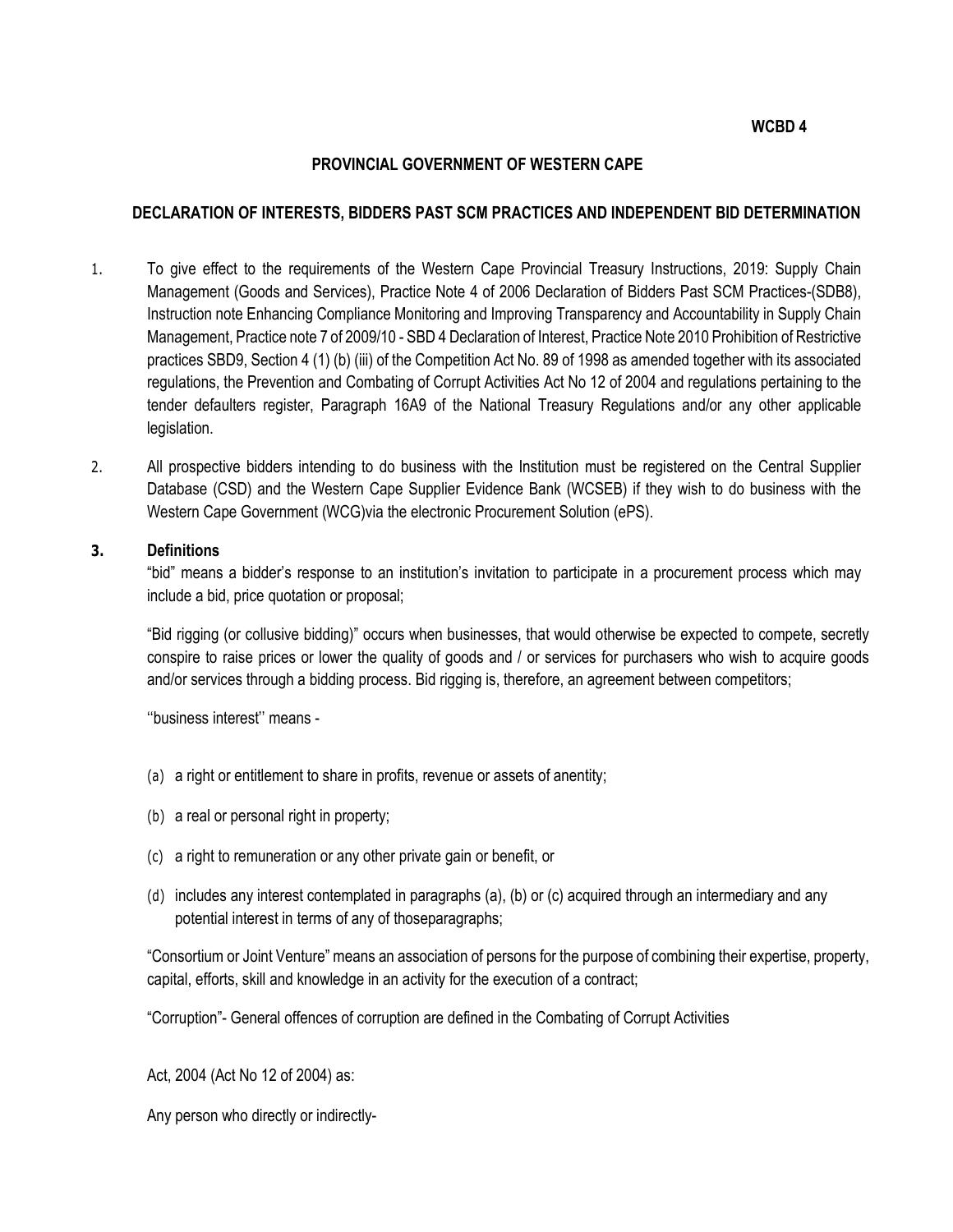- (a) accepts or agrees or offers to accept an!' gratification from any other person, whether for the benefit of himself or herself or for the benefit of another person; or
- (b) gives or agrees or offers to give to any other person any gratification, whether for the benefit of that other person or for the benefit of another person., in order to act personally or by influencing another person so to act, in a manner—
	- (i) that amounts to the-
		- (aa) illegal. dishonest. unauthorised. incomplete. or biased: or
		- (bb) misuse or selling of information or material acquired in the course of the exercise, carrying out or performance of any powers, duties or functions arising out of a constitutional, statutory, contractual or any other legal obligation:
	- (ii) that amounts to-
		- (aa) the abuse of a position of authority;
		- (bb) a breach of trust; or
		- (cc) the violation of a legal duty or a set of rules;
	- (iii) designed to achieve an unjustified result; or
	- (iv) that amounts to any other unauthorised or improper inducement to do or 45 not to do anything. of the, is guilty of the offence of corruption

"CSD" means the Central Supplier Database maintained by National Treasury;

"employee", in relation to –

- (a) a department, means a person contemplated in section 8 of the Public Service Act, 1994 but excludes a person appointed in terms of section 12A of that Act; and
- (b) a public entity, means a person employed by the public entity;

"entity" means any -

- (a) association of persons, whether or not incorporated or registered in terms of any law, including a company, corporation, trust, partnership, close corporation, joint venture or consortium; or
- (b) sole proprietorship;

''entity conducting business with the Institution'' means an entity that contracts or applies or tenders for the sale, lease or supply of goods or services to the Province;

"Family member" means a person's -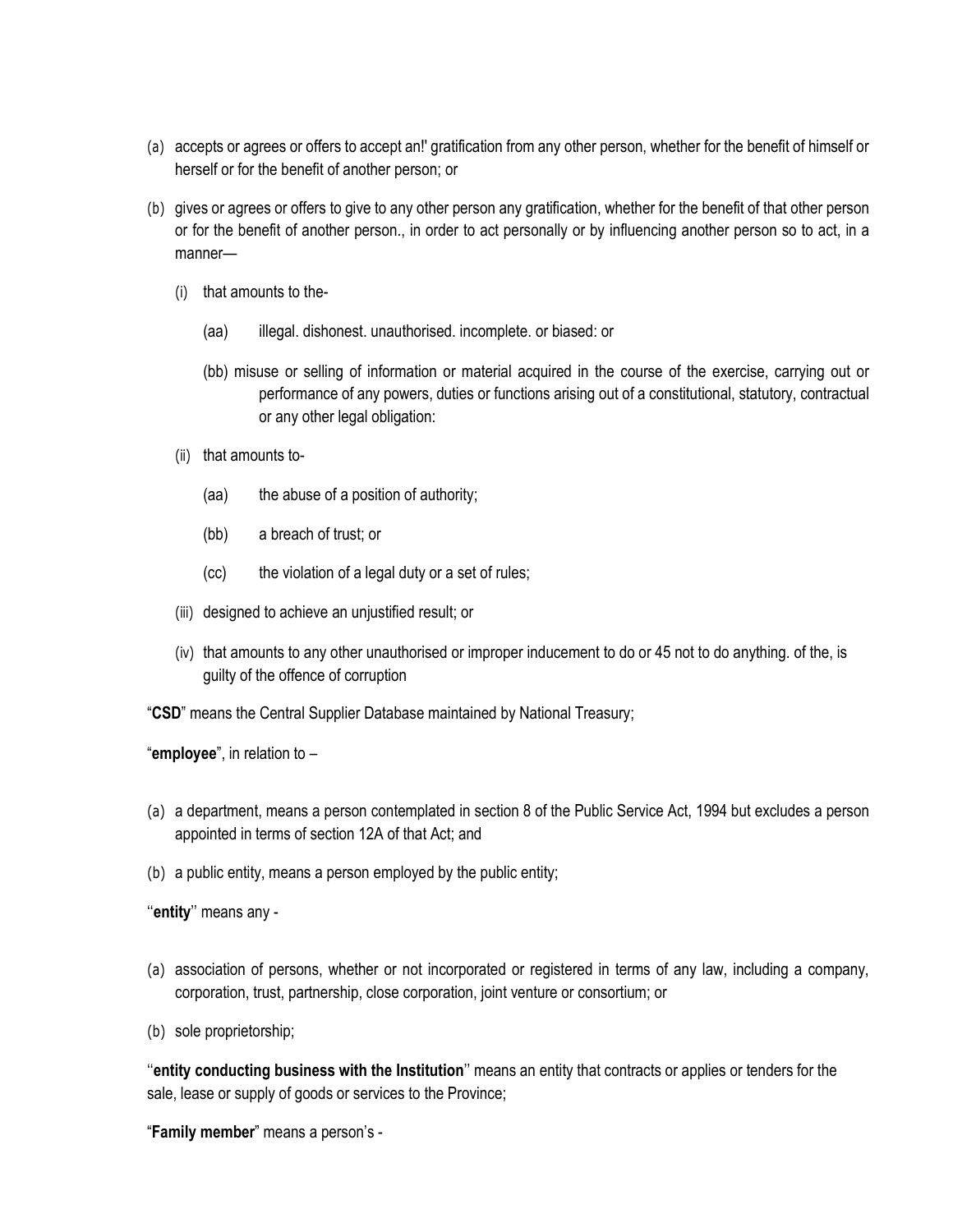- (a) spouse; or
- (b) child, parent, brother, sister, whether such a relationship results from birth, marriage or adoption or some other legal arrangement (as the case may be);

''intermediary'' means a person through whom an interest is acquired, and includes a representative or agent or any other person who has been granted authority to act on behalf of another person;

"Institution" means –

a provincial department or provincial public entity listed in Schedule 3C of the Act; "Provincial Government

Western Cape (PGWC)" means

- (a) the Institution of the Western Cape, and
- (b) a provincial public entity;

"RWOEE" means -

Remunerative Work Outside of the Employee's Employment

"spouse" means a person's -

- (a) partner in marriage or civil union according to legislation;
- (b) partner in a customary union according to indigenous law; or
- (c) partner with whom he or she cohabits and who is publicly acknowledged by the person as his or her life partner or permanent companion.
- 4. Regulation 13(c) of the Public Service Regulations (PSR) 2016, effective 1 February 2017, prohibits any employee from conducting business with an organ of state, or holding a directorship in a public or private company doing business with an organ of state unless the employee is a director (in an official capacity) of a company listed in schedules 2 and 3 of the Public Finance Management Act.
	- a) Therefore, by 31 January 2017 all employees who are conducting business with an organ of state should either have:
		- (i) resigned as an employee of the government institution or;
		- (ii) cease conducting business with an organ of state or;
		- (iii) resign as a director/shareholder/owner/member of an entity that conducts business with an organ of state.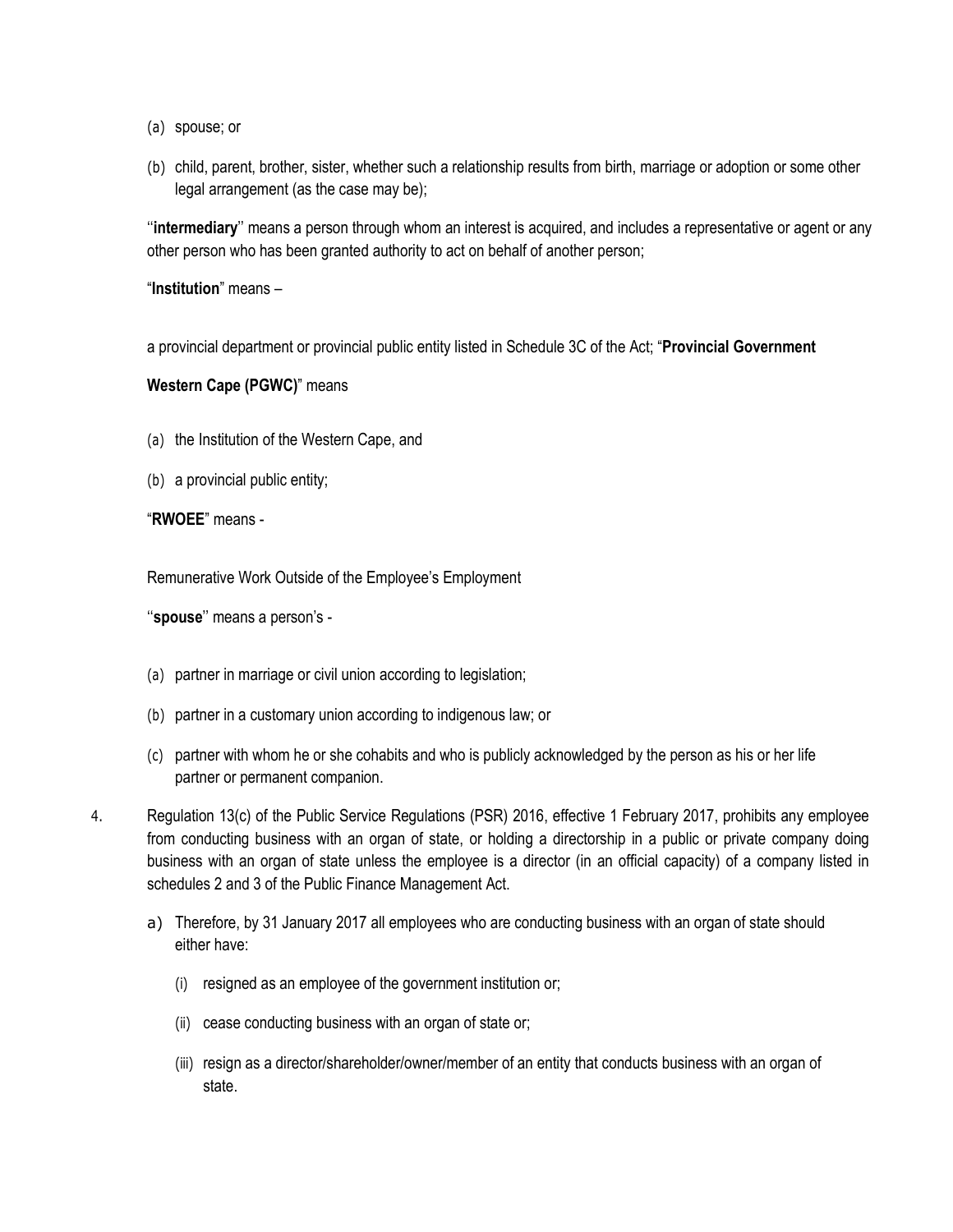- 5. Any legal person, or their family members, may make an offer or offers in terms of this invitation to bid. In view of potential conflict of interest, in the event that the resulting bid, or part thereof, be awarded to family members of persons employed by an organ of state, it is required that the bidder or his/her authorised representative declare his/her position in relation to the evaluating/adjudicating authority where the bidder is employed by the Institution
- 6. The bid of any bidder may be disregarded if that bidder or any of its directors abused the institution's supply chain management system; committed fraud or any other improper conduct in relation to such system; or failed to perform on any previous contract.
- 7. Section 4 (1) (b) (iii) of the Competition Act No. 89 of 1998, as amended, prohibits an agreement between, or concerted practice by firms, or a decision by an association of firms, if it is between parties in a horizontal relationship and if it involves collusive bidding (or bid rigging). Collusive bidding is a per se prohibition meaning that it cannot be justified under any grounds.
- 8. Treasury Regulation 16A9 prescribes that accounting officers and accounting authorities must take all reasonable steps to prevent abuse of the supply chain management system and authorises accounting officers and accounting authorities to:
- 9. disregard the bid of any bidder if that bidder, or any of its directors have abused the institution's supply chain management system and or committed fraud or any other improper conduct in relation to such system.
- 10. cancel a contract awarded to a supplier of goods and services if the supplier committed any corrupt or fraudulent act during the bidding process or the execution of that contract.
- 11. Communication between partners in a joint venture or consortium will not be construed as collusive bidding.
- 12. In addition and without prejudice to any other remedy provided to combat any restrictive practices related to bids and contracts, bids that are suspicious will be reported to the Competition Commission for investigation and possible imposition of administrative penalties in terms of section 59 of the Competition Act No 89 of 1998 and or may be reported to the National Prosecuting Authority (NPA) for criminal investigation and or may be restricted from conducting business with the public sector for a period not exceeding ten (10) years in terms of the Prevention and Combating of Corrupt Activities Act No 12 of 2004 or any other applicable legislation.

| <b>SECTION A: DETAILS OF THE ENTITY</b>                                                                                                                                                                                        |             |  |  |  |  |
|--------------------------------------------------------------------------------------------------------------------------------------------------------------------------------------------------------------------------------|-------------|--|--|--|--|
| <b>CSD Registration Number</b>                                                                                                                                                                                                 | <b>MAAA</b> |  |  |  |  |
| Name of the Entity                                                                                                                                                                                                             |             |  |  |  |  |
| Entity registration Number (where applicable)                                                                                                                                                                                  |             |  |  |  |  |
| <b>Entity Type</b>                                                                                                                                                                                                             |             |  |  |  |  |
| <b>Tax Reference Number</b>                                                                                                                                                                                                    |             |  |  |  |  |
| Full details of directors, shareholder, member, partner, trustee, sole proprietor or any persons with a right or entitlement to<br>share in profits, revenue or assets of the entity should be disclosed in the Table A below. |             |  |  |  |  |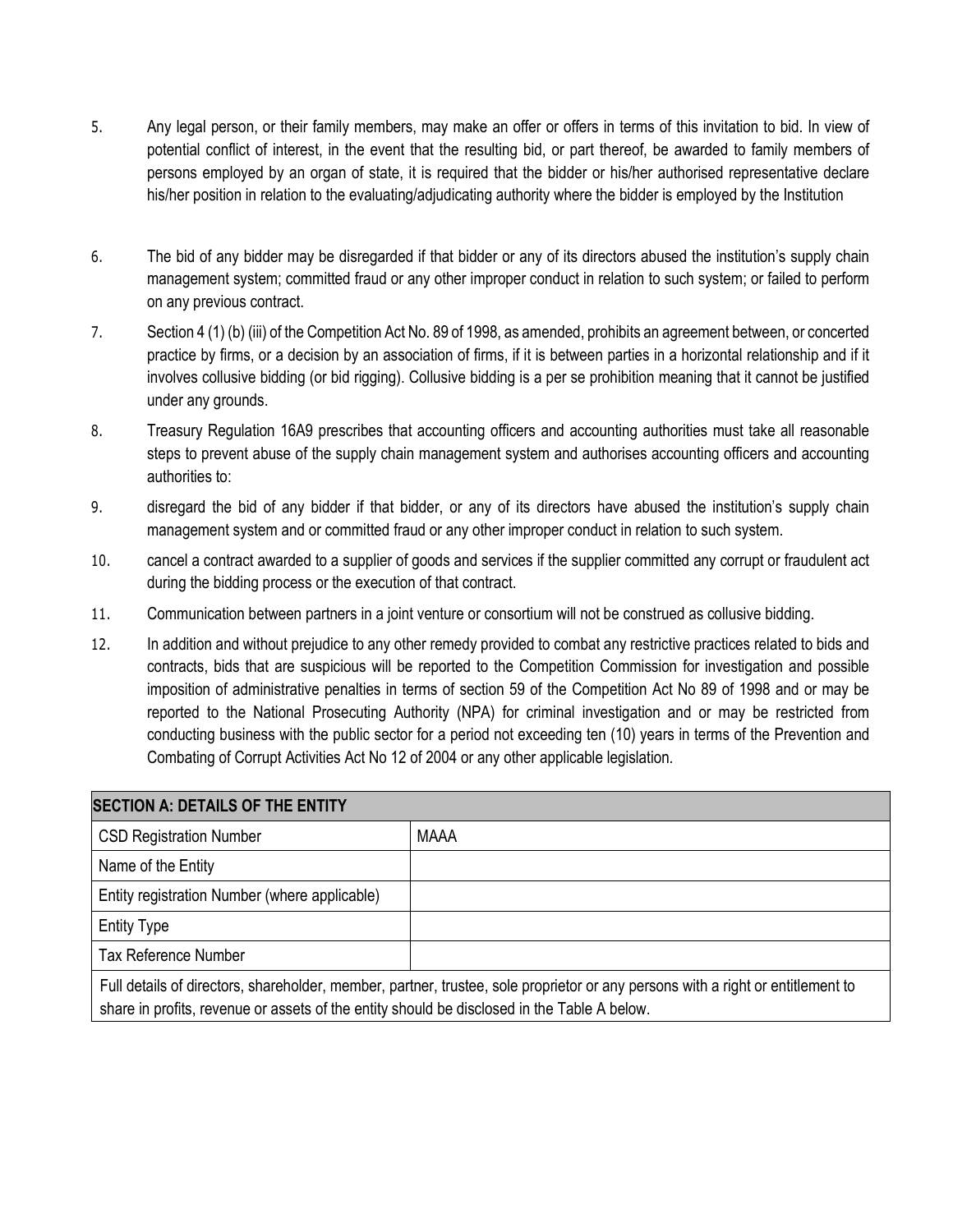### TABLE A

| <b>FULL NAME</b> | <b>DESIGNATION</b><br>(Where a director is a<br>shareholder, both should<br>be confirmed) | <b>IDENTITY</b><br><b>NUMBER</b> | <b>PERSONAL</b><br><b>TAX</b><br><b>REFERENCE</b><br>NO. | <b>PERCENTAGE</b><br><b>INTEREST IN</b><br>THE ENTITY |
|------------------|-------------------------------------------------------------------------------------------|----------------------------------|----------------------------------------------------------|-------------------------------------------------------|
|                  |                                                                                           |                                  |                                                          |                                                       |
|                  |                                                                                           |                                  |                                                          |                                                       |
|                  |                                                                                           |                                  |                                                          |                                                       |
|                  |                                                                                           |                                  |                                                          |                                                       |
|                  |                                                                                           |                                  |                                                          |                                                       |
|                  |                                                                                           |                                  |                                                          |                                                       |
|                  |                                                                                           |                                  |                                                          |                                                       |
|                  |                                                                                           |                                  |                                                          |                                                       |
|                  |                                                                                           |                                  |                                                          |                                                       |
|                  |                                                                                           |                                  |                                                          |                                                       |
|                  |                                                                                           |                                  |                                                          |                                                       |
|                  |                                                                                           |                                  |                                                          |                                                       |
|                  |                                                                                           |                                  |                                                          |                                                       |
|                  |                                                                                           |                                  |                                                          |                                                       |
|                  |                                                                                           |                                  |                                                          |                                                       |
|                  |                                                                                           |                                  |                                                          |                                                       |

# SECTION B: DECLARATION OF THE BIDDER'S INTEREST

The supply chain management system of an institution must, irrespective of the procurement process followed, prohibit any award to an employee of the state, who either individually or as a director of a public or private company or a member of a close corporation, seek to conduct business with the WCG, unless such employee is in an official capacity a director of a company listed in Schedule 2 or 3 of the PFMA as prescribed by the Public Service Regulation 13 (c).

Furthermore, an employee employed by an organ of state conducting remunerative work outside of the employee's employment should first obtain the necessary approval by the delegated authority (RWOEE), failure to submit proof of such authority, where applicable, may result in disciplinary action.

| B1. | Are any persons listed in Table A identified on the CSD as employees of an organ of state?<br>(If yes, refer to Public Service Circular EIM 1/2016 to exercise the listed actions) | NO. | YES |
|-----|------------------------------------------------------------------------------------------------------------------------------------------------------------------------------------|-----|-----|
| B2. | Are any employees of the entity also employees of an organ of state?<br>(If yes complete Table B and attach their approved "RWOEE")                                                | ΝC  | YFS |
| B3. | Are any family members of the persons listed in Table A employees of an organ of state?<br>(If yes complete Table B)                                                               | NO  | YES |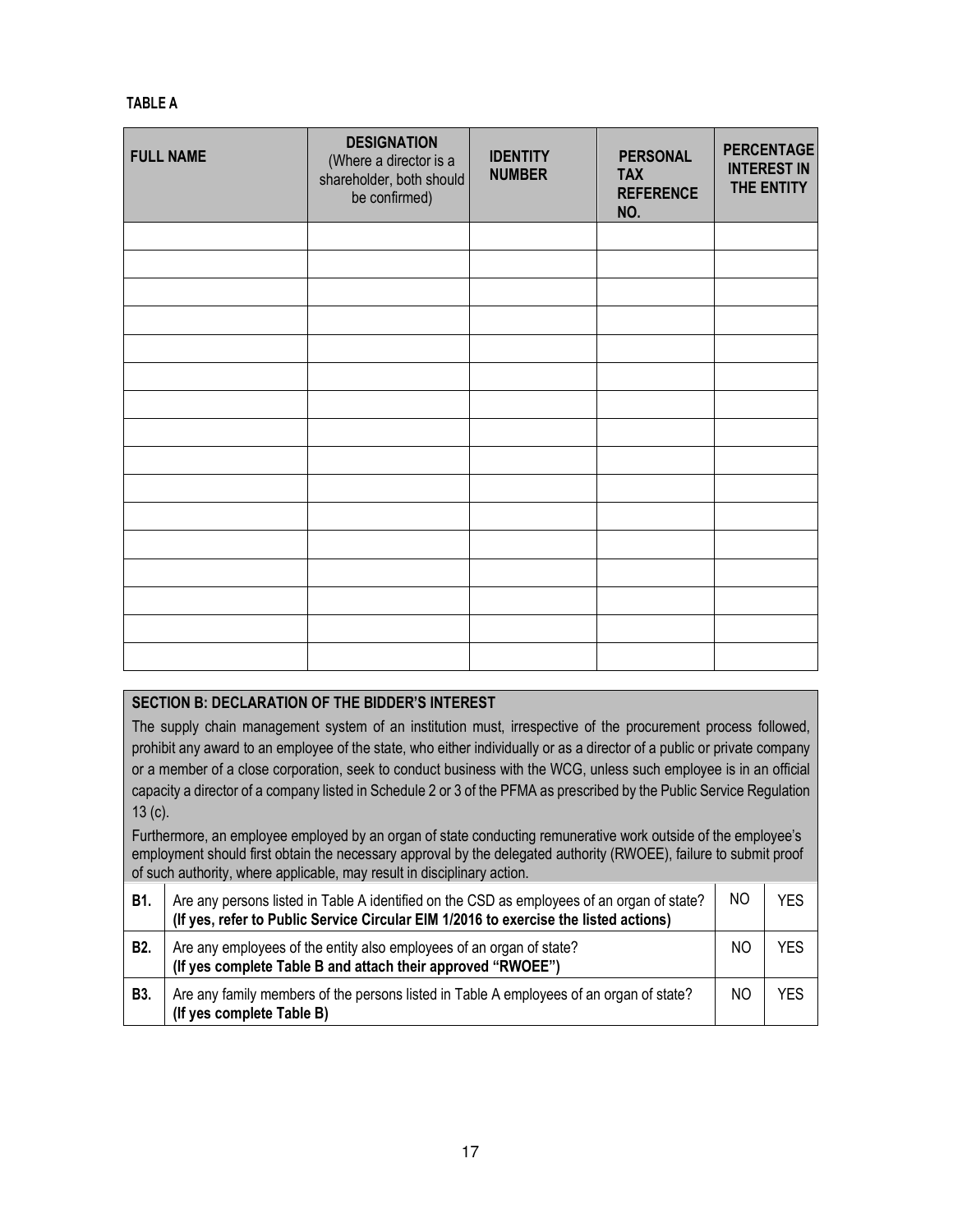# TABLE B

Details of persons (family members) connected to or employees of an organ of state should be disclosed in Table B below.

| <b>FULL NAME OF EMPLOYEE</b> | <b>IDENTITY</b><br><b>NUMBER</b> | <b>DEPARTMENT/</b><br><b>ENTITY OF</b><br><b>EMPLOYMENT</b> | <b>DESIGNATION/</b><br><b>RELATIONSHIP</b><br><b>TO BIDDER**</b> | <b>INSTITUTION</b><br><b>EMPLOYEE</b><br><b>NO./ PERSAL</b><br>NO.<br>(Indicate if not<br>known) |
|------------------------------|----------------------------------|-------------------------------------------------------------|------------------------------------------------------------------|--------------------------------------------------------------------------------------------------|
|                              |                                  |                                                             |                                                                  |                                                                                                  |
|                              |                                  |                                                             |                                                                  |                                                                                                  |
|                              |                                  |                                                             |                                                                  |                                                                                                  |
|                              |                                  |                                                             |                                                                  |                                                                                                  |
|                              |                                  |                                                             |                                                                  |                                                                                                  |
|                              |                                  |                                                             |                                                                  |                                                                                                  |
|                              |                                  |                                                             |                                                                  |                                                                                                  |
|                              |                                  |                                                             |                                                                  |                                                                                                  |
|                              |                                  |                                                             |                                                                  |                                                                                                  |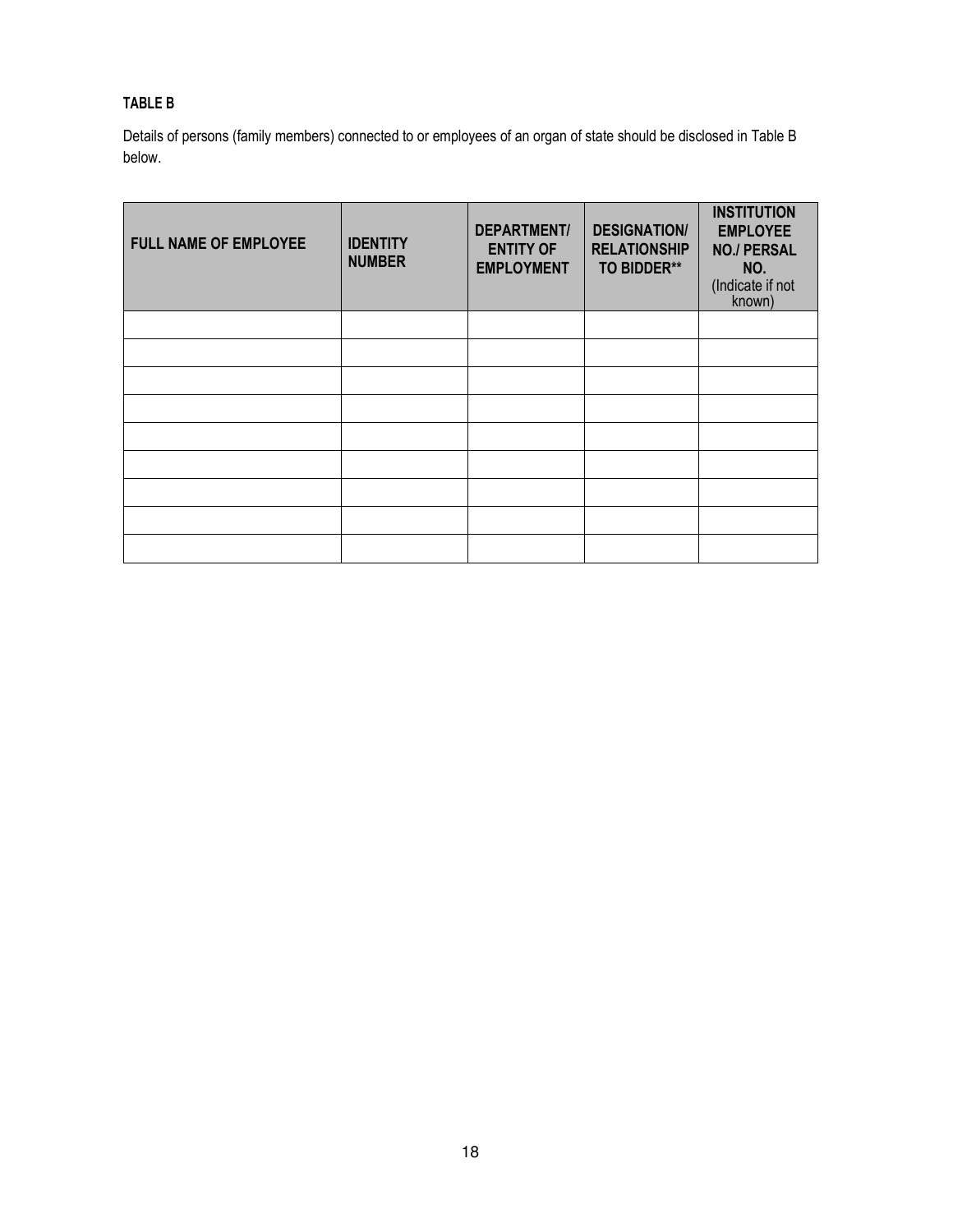|     | SECTION C: PERFORMANCE MANAGEMENT AND BIDDER'S PAST SUPPLY CHAIN MANAGEMENT<br><b>PRACTICES</b><br>To enable the prospective bidder to provide evidence of past and current performance. |     |     |
|-----|------------------------------------------------------------------------------------------------------------------------------------------------------------------------------------------|-----|-----|
| C1. | Did the entity conduct business with an organ of state in the last twelve months?                                                                                                        | NO. | YFS |
|     | (If yes complete Table C)                                                                                                                                                                |     |     |

# C2. TABLE C

Complete the below table to the maximum of the last 5 contracts.

| <b>NAME OF</b> | <b>CONTRACTOR</b>                                                                                                                                                                                                                                 | <b>PROVINCIAL</b><br><b>DEPARTMENT</b><br><b>OR</b><br><b>PROVINCIAL</b><br><b>ENTITY</b> | <b>TYPE OF</b><br><b>SERVICES</b><br><b>OR</b><br><b>COMMODITY</b> | <b>CONTRACT/</b><br><b>ORDER</b><br><b>NUMBER</b> |  | <b>PERIOD OF</b><br><b>CONTRACT</b> |  | <b>VALUE OF</b><br><b>CONTRACT</b> |
|----------------|---------------------------------------------------------------------------------------------------------------------------------------------------------------------------------------------------------------------------------------------------|-------------------------------------------------------------------------------------------|--------------------------------------------------------------------|---------------------------------------------------|--|-------------------------------------|--|------------------------------------|
|                |                                                                                                                                                                                                                                                   |                                                                                           |                                                                    |                                                   |  |                                     |  |                                    |
|                |                                                                                                                                                                                                                                                   |                                                                                           |                                                                    |                                                   |  |                                     |  |                                    |
|                |                                                                                                                                                                                                                                                   |                                                                                           |                                                                    |                                                   |  |                                     |  |                                    |
|                |                                                                                                                                                                                                                                                   |                                                                                           |                                                                    |                                                   |  |                                     |  |                                    |
|                |                                                                                                                                                                                                                                                   |                                                                                           |                                                                    |                                                   |  |                                     |  |                                    |
| C3.            | Is the entity or its principals listed on the National Database ascompanies or persons<br>N <sub>O</sub><br>prohibited from doing business with the public sector?                                                                                |                                                                                           |                                                                    |                                                   |  | <b>YES</b>                          |  |                                    |
| C4.            | Is the entity or its principals listed on the National Treasury Register for Tender<br>NO.<br>Defaulters in terms of section 29 of the Prevention and Combating of Corrupt Activities<br>Act (No. 12 of 2004)?                                    |                                                                                           |                                                                    | <b>YES</b>                                        |  |                                     |  |                                    |
|                | (To access this Register enter the National Treasury's website, www.treasury.gov.za, click on the icon "Register<br>for Tender Defaulters" or submit your written request for a hard copy of the Register to facsimile number (012)<br>326 5445.) |                                                                                           |                                                                    |                                                   |  |                                     |  |                                    |
| C5.            | If yes to C3 or C4, were you informed in writing about the listing on the<br><b>NO</b><br><b>YES</b><br>N/A<br>database of restricted suppliers or Register for Tender Defaulters by<br>National Treasury?                                        |                                                                                           |                                                                    |                                                   |  |                                     |  |                                    |
| C6.            | <b>YES</b><br>Was the entity or persons listed in Table A convicted for fraud or corruption during the<br>NO.<br>past five years in a court of law (including a court outside the Republic of South Africa)?                                      |                                                                                           |                                                                    |                                                   |  |                                     |  |                                    |
| C7.            | Was any contract between the bidder and any organ of state terminated during the past<br>NO<br>five years on account of failure to perform on or comply with the contract?                                                                        |                                                                                           |                                                                    | <b>YES</b>                                        |  |                                     |  |                                    |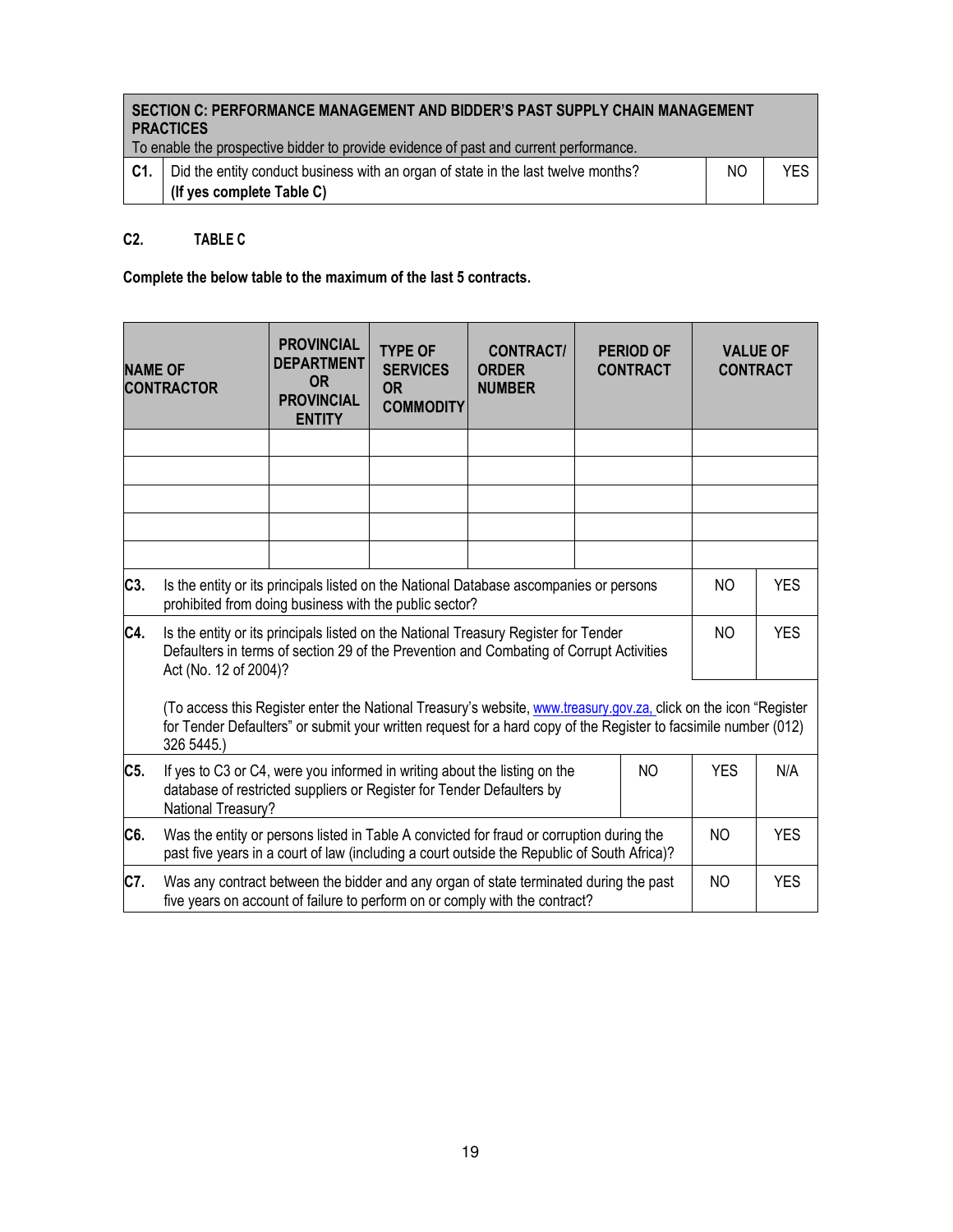# SECTION D: DULY AUTHORISED REPRESENTATIVE TO DEPOSE TO AFFIDAVIT

This form must be signed by a duly authorised representative of the entity in the presence of a commissioner of oaths.

# I, ..................................................................................................................................................................... hereby

swear/affirm;

- i. that the information disclosed above is true and accurate;
- ii. that I understand the content of the document;
- iii. the entity undertakes to independently arrive at any offer at any time to the Institution without any consultation, communication, agreement or arrangement with any competitor. In addition, that there will be no consultations, communications, agreements or arrangements with any competitor regarding the quality, quantity, specifications and conditions or delivery particulars of the products or services to theInstitution.
- iv. that the entity or its representative are aware of and undertakes not to disclose the terms of any bid, formal or informal, directly or indirectly, to any competitor, prior to the awarding of the contract.

# ………………………………………………… DULY AUTHORISED

### REPRESENTATIVE'S SIGNATURE

I certify that before administering the oath/affirmation I asked the deponent the following questions and wrote down his/her answers in his/her presence:

- 1.1 Do you know and understand the contents of the declaration? ANSWER: ............................
- 1.2 Do you have any objection to taking the prescribed oath? ANSWER: ...............................
- 1.3 Do you consider the prescribed oath to be binding on your conscience? ANSWER:.............................
- 1.4 Do you want to make an affirmation? ANSWER: …………………….
- 2. I certify that the deponent has acknowledged that he/she knows and understands the contents of this declaration, which was sworn to/affirmed and the deponent's signature/thumbprint/mark was place thereon in my presence

SIGNATURE FULL NAMES: Commissioner of Oaths

Designation (rank): .......................................... …………ex officio: Republic of South Africa

Date: …………………………………………………………..

Place: …………………………………………………………

…………………………………………………………………………………………………………………………………………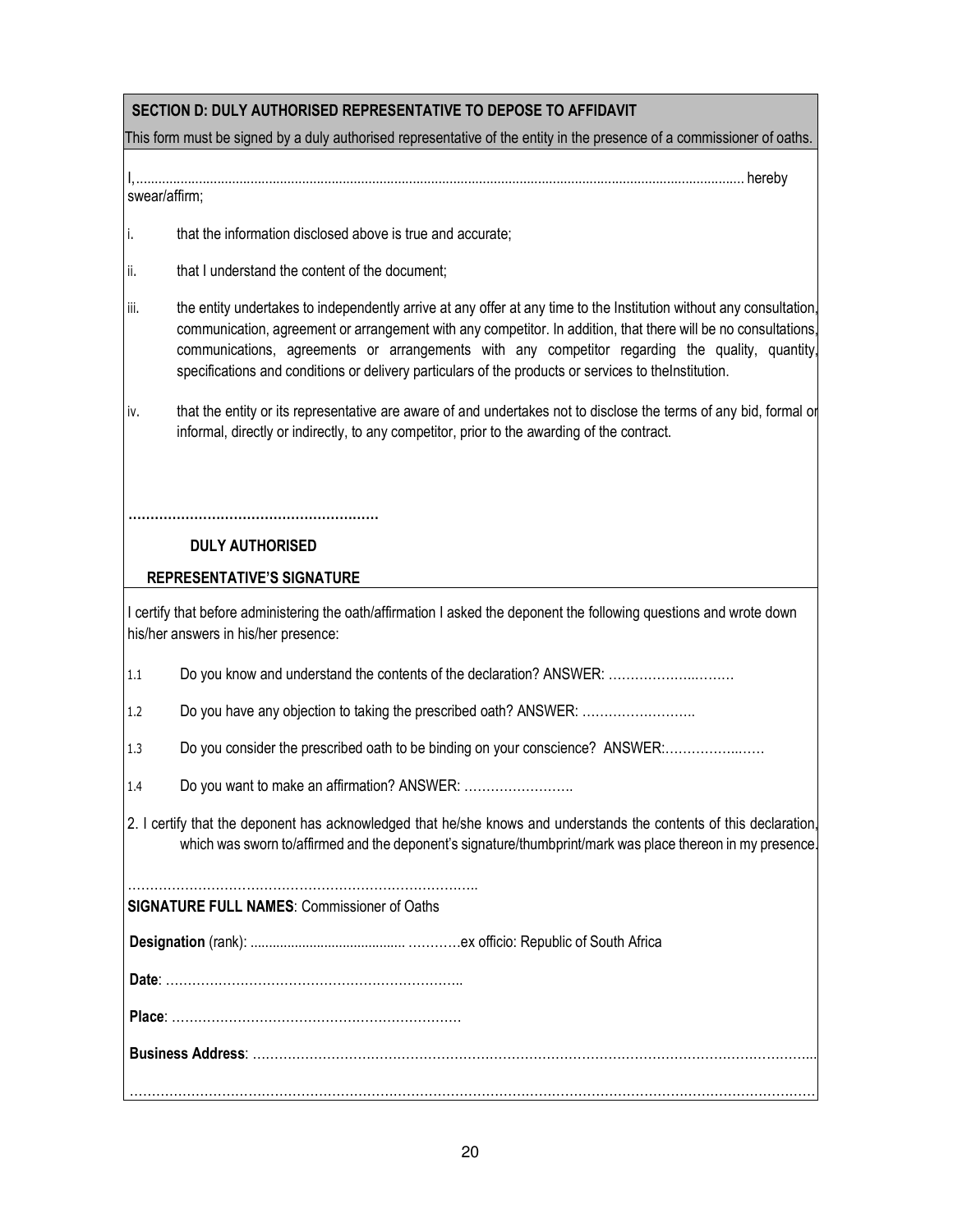#### GENERAL CONDITIONS OF CONTRACT

#### NOTES

The purpose of this document is to:

(i) Draw special attention to certain general conditions applicable to government bids, contracts and orders; and

(ii) To ensure that clients be familiar with regard to the rights and obligations of all parties involved in doing business with government. In this document words in the singular also mean in the plural and vice versa and words in the masculine also mean in the feminine and neuter.

Whe General Conditions of Contract will form part of all bid documents and may not be amended.

Whecial Conditions of Contract (SCC) relevant to a specific bid should be compiled separately for every bid (if applicable) and will supplement the General Conditions of Contract. Whenever there is a conflict, the provisions in the SCC shall prevail.

#### General Conditions of Contract

1. Definitions 1. The following terms shall be interpreted as indicated:

1.1 "Closing time" means the date and hour specified in the bidding documents for the receipt of bids.

1.2 "Contract" means the written agreement entered into between the purchaser and the supplier, as recorded in the contract form signed by the parties, including all attachments and appendices thereto and all documents incorporated by reference therein.

1.3 "Contract price" means the price payable to the supplier under the contract for the full and proper performance of his contractual obligations.

1.4 "Corrupt practice" means the offering, giving, receiving, or soliciting of anything of value to influence the action of a public official in the procurement process or in contract execution.

1.5 "Countervailing duties" are imposed in cases where an enterprise abroad is subsidized by its government and encouraged to market its products internationally.

1.6 "Country of origin" means the place where the goods were mined, grown or produced or from which the services are supplied. Goods are produced when, through manufacturing, processing or substantial and major assembly of components, a commercially recognized new product results that is substantially different in basic characteristics or in purpose or utility from its components.

1.7 "Day" means calendar day.

1.8 "Delivery" means delivery in compliance of the conditions of the contract or order.

1.9 "Delivery ex stock" means immediate delivery directly from stock actually on hand.

1.10 "Delivery into consignees store or to his site" means delivered and unloaded in the specified store or depot or on the specified site in compliance with the conditions of the contract or order, the supplier bearing all risks and charges involved until the supplies are so delivered and a valid receipt is obtained.

1.11 "Dumping" occurs when a private enterprise abroad market its goods on own initiative in the RSA at lower prices than that of the country of origin and which have the potential to harm the local industries in the RSA.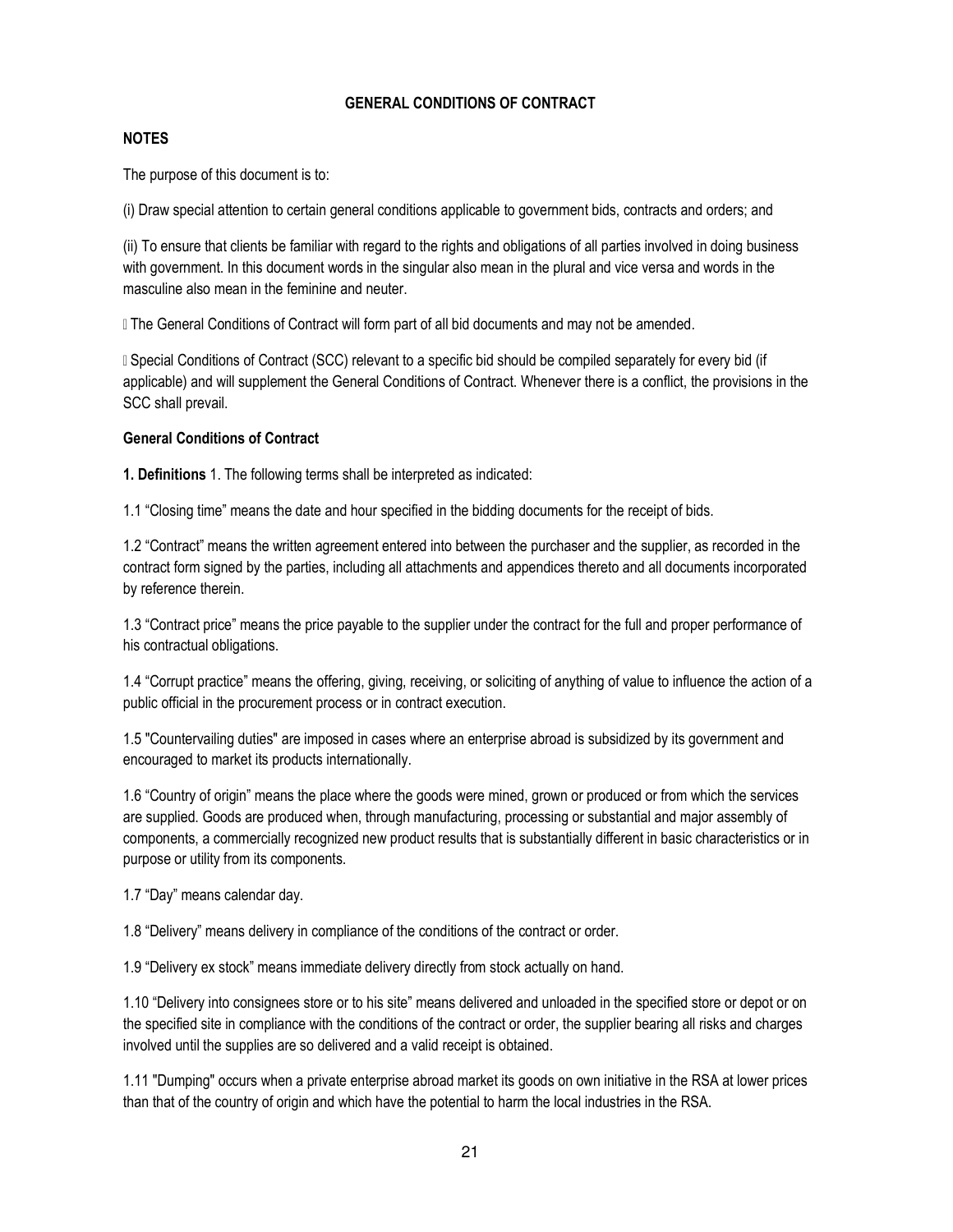1.12 "Force majeure" means an event beyond the control of the supplier and not involving the supplier's fault or negligence and not foreseeable. Such events may include, but is not restricted to, acts of the purchaser in its sovereign capacity, wars or revolutions, fires, floods, epidemics, quarantine restrictions and freight embargoes.

1.13 "Fraudulent practice" means a misrepresentation of facts in order to influence a procurement process or the execution of a contract to the detriment of any bidder, and includes collusive practice among bidders (prior to or after bid submission) designed to establish bid prices at artificial non-competitive levels and to deprive the bidder of the benefits of free and open competition.

1.14 "GCC" means the General Conditions of Contract.

1.15 "Goods" means all of the equipment, machinery, and/or other materials that the supplier is required to supply to the purchaser under the contract.

1.16 "Imported content" means that portion of the bidding price represented by the cost of components, parts or materials which have been or are still to be imported (whether by the supplier or his subcontractors) and which costs are inclusive of the costs abroad, plus freight and other direct importation costs such as landing costs, dock dues, import duty, sales duty or other similar tax or duty at the South African place of entry as well as transportation and handling charges to the factory in the Republic where the supplies covered by the bid will be manufactured.

1.17 "Local content" means that portion of the bidding price which is not included in the imported content provided that local manufacture does take place.

1.18 "Manufacture" means the production of products in a factory using labour, materials, components and machinery and includes other related value-adding activities.

1.19 "Order" means an official written order issued for the supply of goods or works or the rendering of a service.

1.20 "Project site," where applicable, means the place indicated in bidding documents.

1.21 "Purchaser" means the organization purchasing the goods.

1.22 "Republic" means the Republic of South Africa.

1.23 "SCC" means the Special Conditions of Contract.

1.24 "Services" means those functional services ancillary to the supply of the goods, such as transportation and any other incidental services, such as installation, commissioning, provision of technical assistance, training, catering, gardening, security, maintenance and other such obligations of the supplier covered under the contract.

1.25 "Written" or "in writing" means handwritten in ink or any form of electronic or mechanical writing.

#### 2. Application

2.1 These general conditions are applicable to all bids, contracts and orders including bids for functional and professional services, sales, hiring, letting and the granting or acquiring of rights, but excluding

immovable property, unless otherwise indicated in the bidding documents.

2.2 Where applicable, special conditions of contract are also laid down to cover specific supplies, services or works.

2.3 Where such special conditions of contract are in conflict with these general conditions, the special conditions shall apply.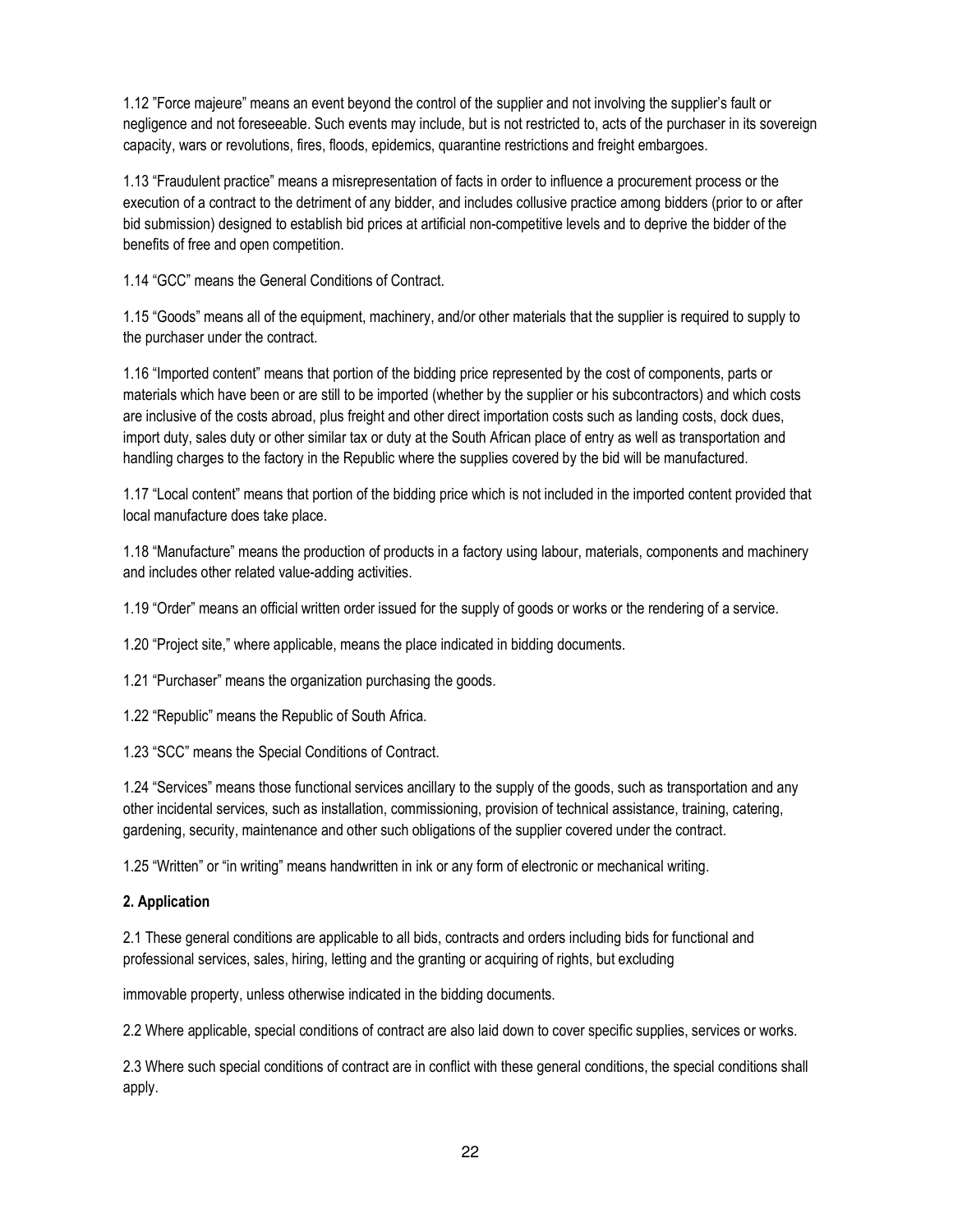# 3. General

3.1 Unless otherwise indicated in the bidding documents, the purchaser shall not be liable for any expense incurred in the preparation and submission of a bid. Where applicable a non-refundable fee for documents may be charged.

3.2 With certain exceptions, invitations to bid are only published in the Government Tender Bulletin. The Government Tender Bulletin may be obtained directly from the Government Printer, Private Bag X85,

Pretoria 0001, or accessed electronically from www.treasury.gov.za

#### 4. Standards

4.1 The goods supplied shall conform to the standards mentioned in the bidding documents and specifications.

### 5. Use of contract documents and information; inspection.

5.1 The supplier shall not, without the purchaser's prior written consent, disclose the contract, or any provision thereof, or any specification, plan, drawing, pattern, sample, or information furnished by or on behalf of the purchaser in connection therewith, to any person other than a person employed by the supplier in the performance of the contract. Disclosure to any such employed person shall be made in confidence and shall extend only so far as may be necessary for purposes of such performance.

5.2 The supplier shall not, without the purchaser's prior written consent, make use of any document or information mentioned in GCC clause

5.1 except for purposes of performing the contract.

5.3 Any document, other than the contract itself mentioned in GCC clause

5.1 shall remain the property of the purchaser and shall be returned (all copies) to the purchaser on completion of the supplier's performance under the contract if so required by the purchaser.

5.4 The supplier shall permit the purchaser to inspect the supplier's records relating to the performance of the supplier and to have them audited by auditors appointed by the purchaser, if so required by the purchaser.

# 6. Patent rights

6.1 The supplier shall indemnify the purchaser against all third-party claims of infringement of patent, trademark, or industrial design rights arising from use of the goods or any part thereof by the purchaser.

# 7. Performance security

7.1 Within thirty (30) days of receipt of the notification of contract award, the successful bidder shall furnish to the purchaser the performance security of the amount specified in SCC.

7.2 The proceeds of the performance security shall be payable to the purchaser as compensation for any loss resulting from the supplier's failure to complete his obligations under the contract.

7.3 The performance security shall be denominated in the currency of the contract, or in a freely convertible currency acceptable to the purchaser and shall be in one of the following forms:

(a) a bank guarantee or an irrevocable letter of credit issued by a reputable bank located in the purchaser's country or abroad, acceptable to the purchaser, in the form provided in the bidding documents or another form acceptable to the purchaser; or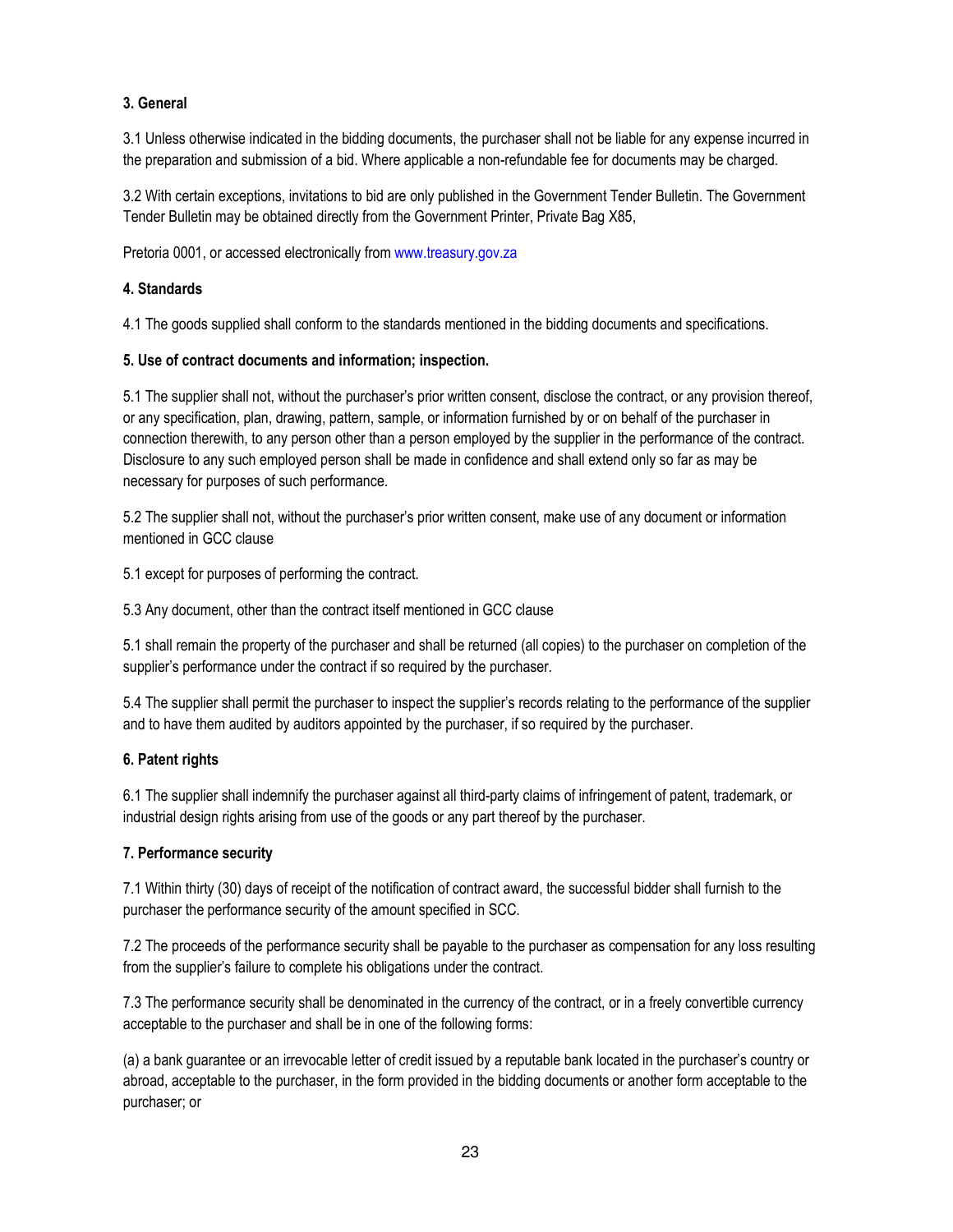#### (b) a cashier's or certified cheque

7.4 The performance security will be discharged by the purchaser and returned to the supplier not later than thirty (30) days following the date of completion of the supplier's performance obligations under the contract, including any warranty obligations, unless otherwise specified in SCC.

#### 8. Inspections, tests and analyses

8.1 All pre-bidding testing will be for the account of the bidder.

8.2 If it is a bid condition that supplies to be produced or services to be rendered should at any stage during production or execution or on completion be subject to inspection, the premises of the bidder or contractor shall be open, at all reasonable hours, for inspection by a representative of the Department or an organization acting on behalf of the Department.

8.3 If there are no inspection requirements indicated in the bidding documents and no mention is made in the contract, but during the contract period it is decided that inspections shall be carried out, the purchaser shall itself make the necessary arrangements, including payment arrangements with the testing authority concerned.

8.4 If the inspections, tests and analyses referred to in clauses 8.2 and 8.3 show the supplies to be in accordance with the contract requirements, the cost of the inspections, tests and analyses shall be defrayed by the purchaser.

8.5 Where the supplies or services referred to in clauses 8.2 and 8.3 do not comply with the contract requirements, irrespective of whether such supplies or services are accepted or not, the cost in connection with these inspections, tests or analyses shall be defrayed by the supplier.

8.6 Supplies and services which are referred to in clauses 8.2 and 8.3 and which do not comply with the contract requirements may be rejected.

8.7 Any contract supplies may on or after delivery be inspected, tested or analysed and may be rejected if found not to comply with the requirements of the contract. Such rejected supplies shall be held at the cost and risk of the supplier who shall, when called upon, remove them immediately at his own cost and forthwith substitute them with supplies which do comply with the requirements of the contract. Failing such removal the rejected supplies shall be returned at the suppliers cost and risk. Should the supplier fail to provide the substitute supplies forthwith, the purchaser may, without giving the supplier further opportunity to substitute the rejected supplies, purchase such supplies as may be necessary at the expense of the supplier.

8.8 The provisions of clauses 8.4 to 8.7 shall not prejudice the right of the purchaser to cancel the contract on account of a breach of the conditions thereof, or to act in terms of Clause 23 of GCC.

#### 9. Packing

9.1 The supplier shall provide such packing of the goods as is required to prevent their damage or deterioration during transit to their final destination, as indicated in the contract. The packing shall be sufficient to withstand, without limitation, rough handling during transit and exposure to extreme temperatures, salt and precipitation

during transit, and open storage. Packing, case size and weights shall take into consideration, where appropriate, the remoteness of the goods' final destination and the absence of heavy handling facilities at all points in transit.

9.2 The packing, marking, and documentation within and outside the packages shall comply strictly with such special requirements as shall be expressly provided for in the contract, including additional requirements, if any, specified in SCC, and in any subsequent instructions ordered by the purchaser.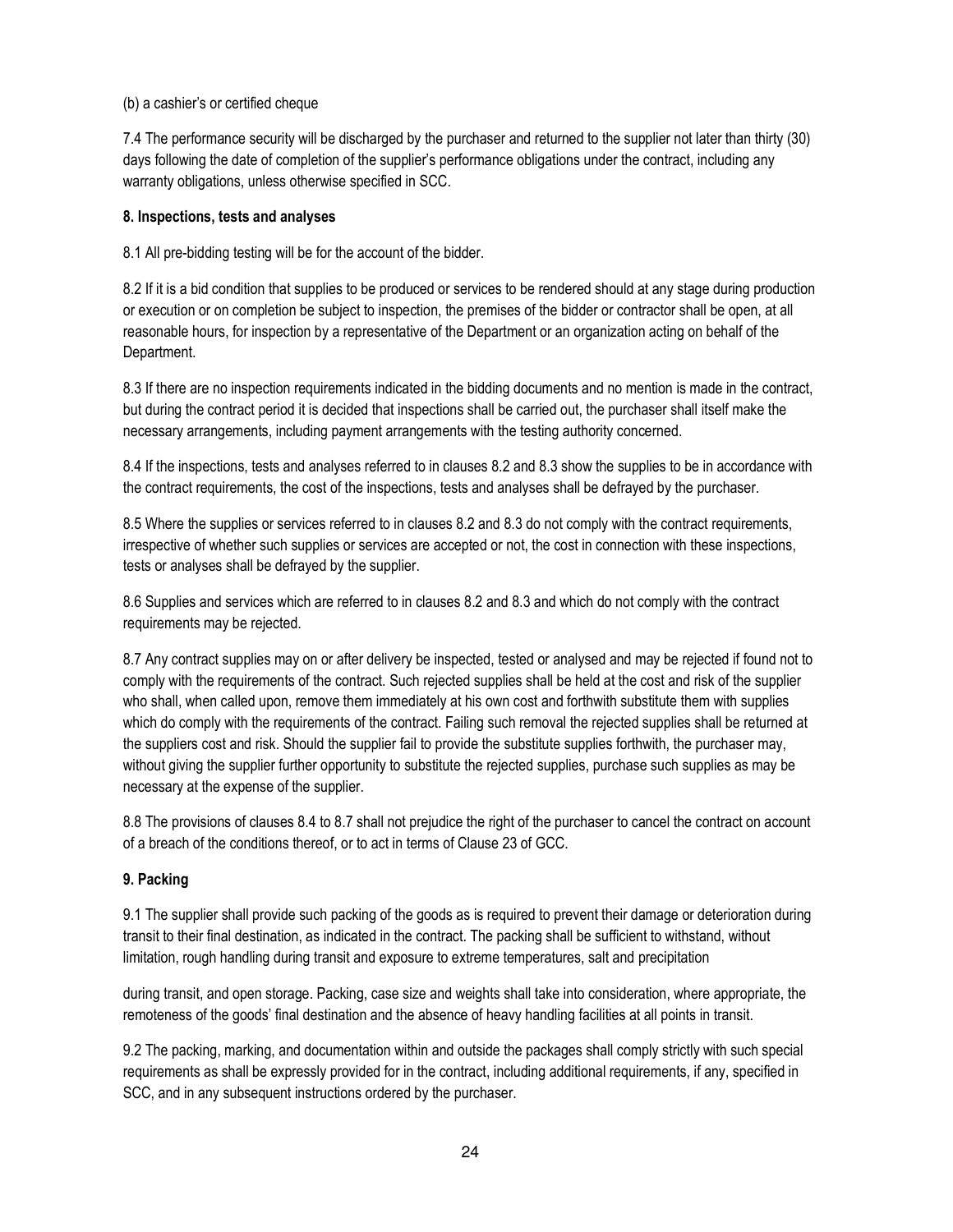#### 10. Delivery and documents

10.1 Delivery of the goods shall be made by the supplier in accordance with the terms specified in the contract. The details of shipping and/or other documents to be furnished by the supplier are specified in SCC.

10.2 Documents to be submitted by the supplier are specified in SCC.

#### 11. Insurance

11.1 The goods supplied under the contract shall be fully insured in a freely convertible currency against loss or damage incidental to manufacture or acquisition, transportation, storage and delivery in the manner specified in the SCC.

#### 12. Transportation

12.1 Should a price other than an all-inclusive delivered price be required, this shall be specified in the SCC.

#### 13. Incidental services

13.1 The supplier may be required to provide any or all of the following services, including additional services, if any, specified in SCC:

(a) performance or supervision of on-site assembly and/or commissioning of the supplied goods;

(b) furnishing of tools required for assembly and/or maintenance of the supplied goods;

(c) furnishing of a detailed operations and maintenance manual for each appropriate unit of the supplied goods;

(d) performance or supervision or maintenance and/or repair of the supplied goods, for a period of time agreed by the parties, provided that this service shall not relieve the supplier of any warranty obligations under this contract; and

(e) training of the purchaser's personnel, at the supplier's plant and/or on-site, in assembly, start-up, operation, maintenance, and/or repair of the supplied goods.

13.2 Prices charged by the supplier for incidental services, if not included in the contract price for the goods, shall be agreed upon in advance by the parties and shall not exceed the prevailing rates charged to other parties by the supplier for similar services.

#### 14. Spare parts

14.1 As specified in SCC, the supplier may be required to provide any or all of the following materials, notifications, and information pertaining to spare parts manufactured or distributed by the supplier:

(a) such spare parts as the purchaser may elect to purchase from the supplier, provided that this election shall not relieve the supplier of any warranty obligations under the contract; and

(b) in the event of termination of production of the spare parts:

(i) Advance notification to the purchaser of the pending termination, in sufficient time to permit the purchaser to procure needed requirements; and

(ii) following such termination, furnishing at no cost to the purchaser, the blueprints, drawings, and specifications of the spare parts, if requested.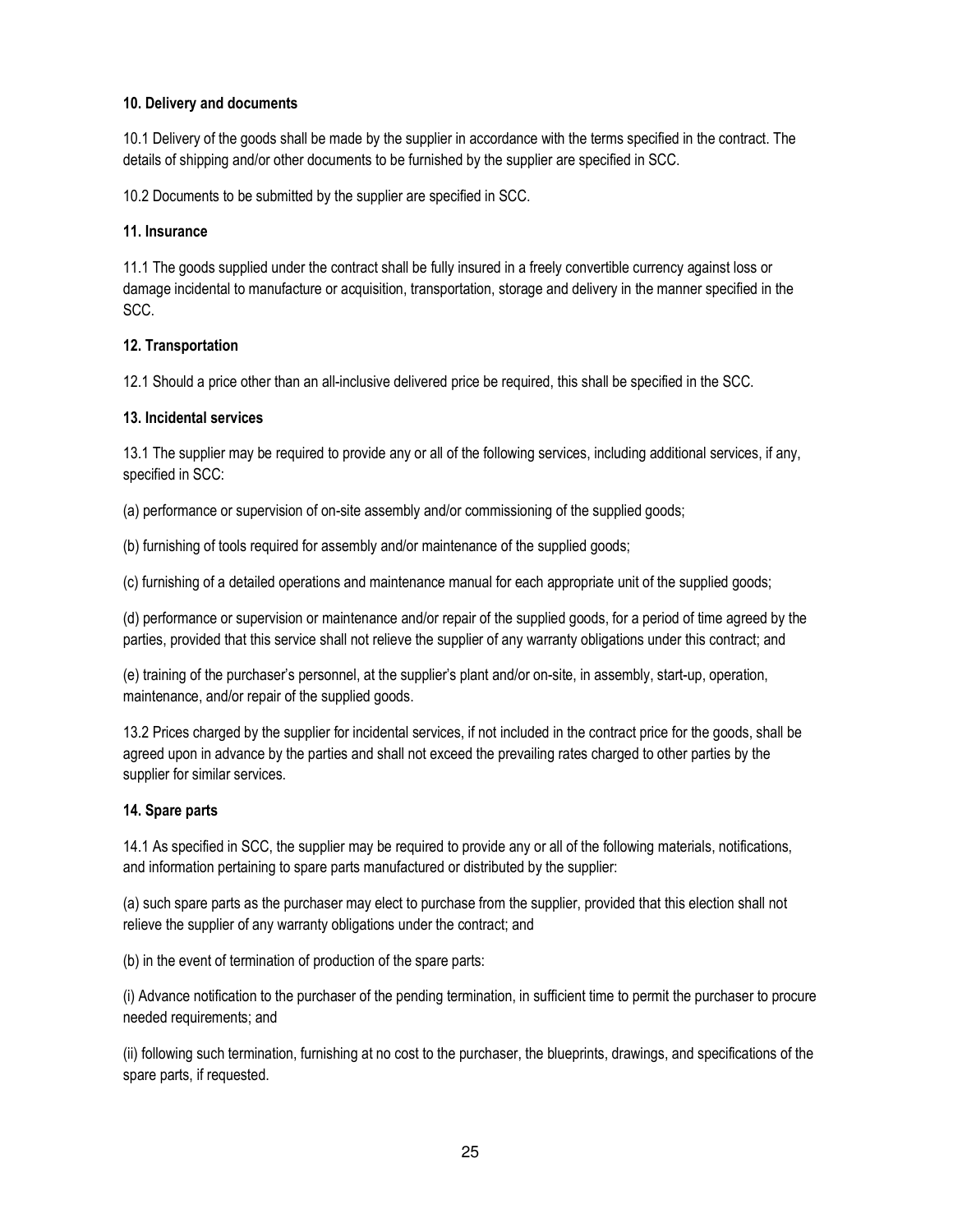#### 15. Warranty

15.1 The supplier warrants that the goods supplied under the contract are new, unused, of the most recent or current models, and that they incorporate all recent improvements in design and materials unless provided otherwise in the contract. The supplier further warrants that all goods supplied under this contract shall have no defect, arising from design, materials, or workmanship (except when the design and/or material is required by the purchaser's specifications) or from any act or omission of the supplier, that may develop under normal use of the supplied goods in the conditions prevailing in the country of final destination.

15.2 This warranty shall remain valid for twelve (12) months after the goods, or any portion thereof as the case may be, have been delivered to and accepted at the final destination indicated in the contract, or for eighteen (18) months after the date of shipment from the port or place of loading in the source country, whichever period concludes earlier, unless specified otherwise in SCC.

15.3 The purchaser shall promptly notify the supplier in writing of any claims arising under this warranty.

15.4 Upon receipt of such notice, the supplier shall, within the period specified in SCC and with all reasonable speed, repair or replace the defective goods or parts thereof, without costs to the purchaser.

15.5 If the supplier, having been notified, fails to remedy the defect(s) within the period specified in SCC, the purchaser may proceed to take such remedial action as may be necessary, at the supplier's risk and expense and without prejudice to any other rights which the purchaser may have against the supplier under the contract.

#### 16. Payment

16.1 The method and conditions of payment to be made to the supplier under this contract shall be specified in SCC.

16.2 The supplier shall furnish the purchaser with an invoice accompanied by a copy of the delivery note and upon fulfilment of other obligations stipulated in the contract.

16.3 Payments shall be made promptly by the purchaser, but in no case later than thirty (30) days after submission of an invoice or claim by the supplier.

16.4 Payment will be made in Rand unless otherwise stipulated in SCC.

#### 17. Prices

17.1 Prices charged by the supplier for goods delivered and services performed under the contract shall not vary from the prices quoted by the supplier in his bid, with the exception of any price adjustments authorized in SCC or in the purchaser's request for bid validity extension, as the case may be.

#### 18. Contract amendments

18.1 No variation in or modification of the terms of the contract shall be made except by written amendment signed by the parties concerned.

#### 19. Assignment

19.1 The supplier shall not assign, in whole or in part, its obligations to perform under the contract, except with the purchaser's prior written consent.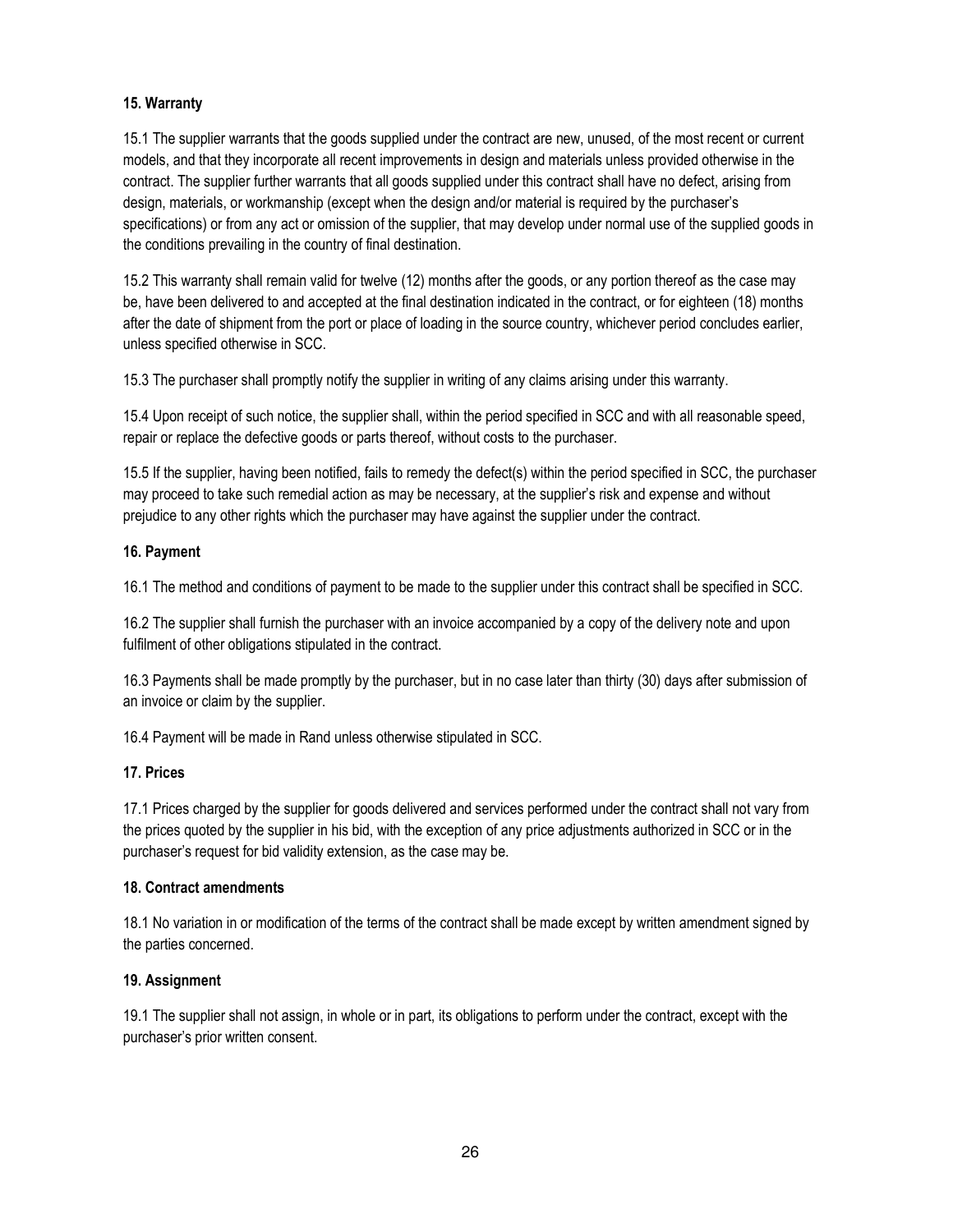### 20. Subcontracts

20.1 The supplier shall notify the purchaser in writing of all subcontracts awarded under this contracts if not already specified in the bid. Such notification, in the original bid or later, shall not relieve the supplier from any liability or obligation under the contract.

#### 21. Delays in the supplier's performance

21.1 Delivery of the goods and performance of services shall be made by the supplier in accordance with the time schedule prescribed by the purchaser in the contract.

21.2 If at any time during performance of the contract, the supplier or its subcontractor(s) should encounter conditions impeding timely delivery of the goods and performance of services, the supplier shall promptly notify the purchaser in writing of the fact of the delay, its likely duration and its cause(s). As soon as practicable after receipt of the supplier's notice, the purchaser shall evaluate the situation and may at his discretion extend the supplier's time for performance, with or without the imposition of penalties, in which case the extension shall be ratified by the parties by amendment of contract.

21.3 No provision in a contract shall be deemed to prohibit the obtaining of supplies or services from a national department, provincial department, or a local authority.

21.4 The right is reserved to procure outside of the contract small quantities or to have minor essential services executed if an emergency arises, the supplier's point of supply is not situated at or near the place where the supplies are required, or the supplier's services are not readily available.

21.5 Except as provided under GCC Clause 25, a delay by the supplier in the performance of its delivery obligations shall render the supplier liable to the imposition of penalties, pursuant to GCC Clause 22, unless an extension of time is agreed upon pursuant to GCC Clause 21.2 without the application of penalties.

21.6 Upon any delay beyond the delivery period in the case of a supplies contract, the purchaser shall, without cancelling the contract, be entitled to purchase supplies of a similar quality and up to the same quantity in substitution of the goods not supplied in conformity with the contract and to return any goods delivered later at the supplier's expense and risk, or to cancel the contract and buy such goods as may be required to complete the contract and without prejudice to his other rights, be entitled to claim damages from the supplier.

# 22. Penalties

22.1 Subject to GCC Clause 25, if the supplier fails to deliver any or all of the goods or to perform the services within the period(s) specified in the contract, the purchaser shall, without prejudice to its other remedies under the contract, deduct from the contract price, as a penalty, a sum calculated on the delivered price of the delayed goods or unperformed services using the current prime interest rate calculated for each day of the delay until actual delivery or performance. The purchaser may also consider termination of the contract pursuant to GCC Clause 23.

#### 23. Termination for default

23.1 The purchaser, without prejudice to any other remedy for breach of contract, by written notice of default sent to the supplier, may terminate this contract in whole or in part:

(a) if the supplier fails to deliver any or all of the goods within the period(s) specified in the contract, or within any extension thereof granted by the purchaser pursuant to GCC Clause 21.2;

(b) if the Supplier fails to perform any other obligation(s) under the contract; or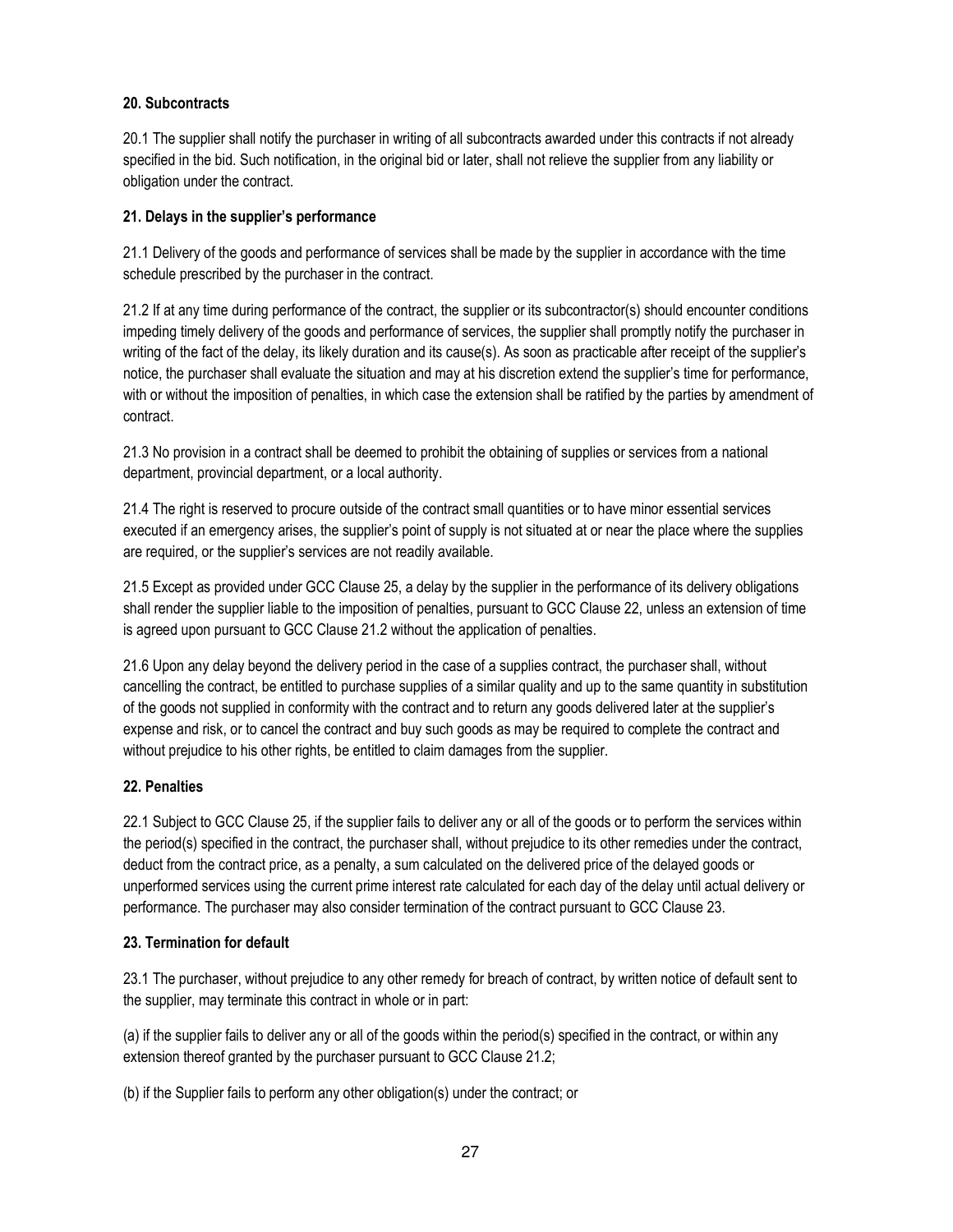(c) if the supplier, in the judgment of the purchaser, has engaged in corrupt or fraudulent practices in competing for or in executing the contract.

23.2 In the event the purchaser terminates the contract in whole or in part, the purchaser may procure, upon such terms and in such manner as it deems appropriate, goods, works or services similar to those undelivered, and the supplier shall be liable to the purchaser for any excess costs for such similar goods, works or services. However, the supplier shall continue performance of the contract to the extent not terminated.

23.3 Where the purchaser terminates the contract in whole or in part, the purchaser may decide to impose a restriction penalty on the supplier by prohibiting such supplier from doing business with the public sector for a period not exceeding 10 years.

23.4 If a purchaser intends imposing a restriction on a supplier or any person associated with the supplier, the supplier will be allowed a time period of not more than fourteen (14) days to provide reasons why the envisaged restriction should not be imposed. Should the supplier fail to respond within the stipulated fourteen (14) days the purchaser may regard the intended penalty as not objected against and may impose it on the supplier.

23.5 Any restriction imposed on any person by the Accounting Officer / Authority will, at the discretion of the Accounting Officer / Authority, also be applicable to any other enterprise or any partner, manager, director or other person who wholly or partly exercises or exercised or may exercise control over the enterprise of the first-mentioned person, and with which enterprise or person the first-mentioned person, is or was in the opinion of the Accounting Officer / Authority actively associated.

23.6 If a restriction is imposed, the purchaser must, within five (5) working days of such imposition, furnish the National Treasury, with the following information:

(i) the name and address of the supplier and / or person restricted by the purchaser;

- (ii) the date of commencement of the restriction
- (iii) the period of restriction; and
- (iv) the reasons for the restriction.

These details will be loaded in the National Treasury's central database of suppliers or persons prohibited from doing business with the public sector.

23.7 If a court of law convicts a person of an offence as contemplated in sections 12 or 13 of the Prevention and Combating of Corrupt Activities Act, No. 12 of 2004, the court may also rule that such person's name be endorsed on the Register for Tender Defaulters. When a person's name has been endorsed on the Register, the person will be prohibited from doing business with the public sector for a period not less than five years and not more than 10 years. The National Treasury is empowered to determine the period of restriction and each case will be dealt with on its own merits. According to section 32 of the Act the Register must be open to the public. The Register can be perused on the National Treasury website.

#### 24. Anti-dumping and countervailing duties and rights

24.1 When, after the date of bid, provisional payments are required, or antidumping or countervailing duties are imposed, or the amount of a provisional payment or anti-dumping or countervailing right is increased in respect of any dumped or subsidized import, the State is not liable for any amount so required or imposed, or for the amount of any such increase. When, after the said date, such a provisional payment is no longer required or any such anti-dumping or countervailing right is abolished, or where the amount of such provisional payment or any such right is reduced, any such favourable difference shall on demand be paid forthwith by the contractor to the State or the State may deduct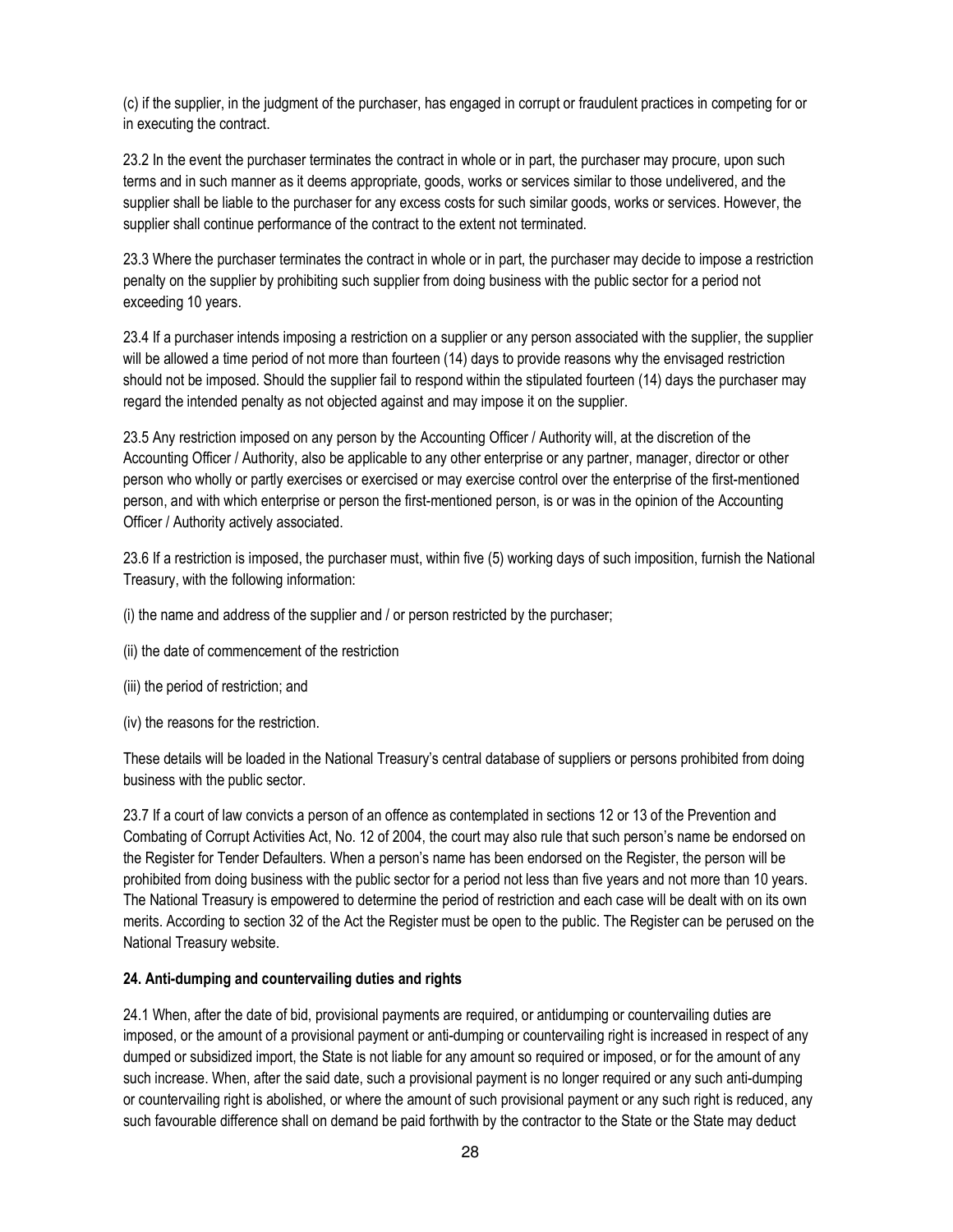such amounts from moneys (if any) which may otherwise be due to the contractor in regard to supplies or services which he delivered or rendered, or is to deliver or render in terms of the contract or any other contract or any other amount which may be due to him

#### 25. Force Majeure

25.1 Notwithstanding the provisions of GCC Clauses 22 and 23, the supplier shall not be liable for forfeiture of its performance security, damages, or termination for default if and to the extent that his delay in performance or other failure to perform his obligations under the contract is the result of an event of force majeure.

25.2 If a force majeure situation arises, the supplier shall promptly notify the purchaser in writing of such condition and the cause thereof. Unless otherwise directed by the purchaser in writing, the supplier shall continue to perform its obligations under the contract as far as is reasonably practical, and shall seek all reasonable alternative means for performance not prevented by the force majeure event.

### 26. Termination for insolvency

26.1 The purchaser may at any time terminate the contract by giving written notice to the supplier if the supplier becomes bankrupt or otherwise insolvent. In this event, termination will be without compensation to the supplier, provided that such termination will not prejudice or affect any right of action or remedy which has accrued or will accrue thereafter to the purchaser.

### 27. Settlement of Disputes

27.1 If any dispute or difference of any kind whatsoever arises between the purchaser and the supplier in connection with or arising out of the contract, the parties shall make every effort to resolve amicably such dispute or difference by mutual consultation.

27.2 If, after thirty (30) days, the parties have failed to resolve their dispute or difference by such mutual consultation, then either the purchaser or the supplier may give notice to the other party of his intention to commence with mediation. No mediation in respect of this matter may be commenced unless such notice is given to the other party.

27.3 Should it not be possible to settle a dispute by means of mediation, it may be settled in a South African court of law.

27.4 Mediation proceedings shall be conducted in accordance with the rules of procedure specified in the SCC.

27.5 Notwithstanding any reference to mediation and/or court proceedings herein,

(a) the parties shall continue to perform their respective obligations under the contract unless they otherwise agree; and

(b) the purchaser shall pay the supplier any monies due the supplier.

#### 28. Limitation of liability

28.1 Except in cases of criminal negligence or wilful misconduct, and in the case of infringement pursuant to

(a) the supplier shall not be liable to the purchaser, whether in contract, tort, or otherwise, for any indirect or consequential loss or damage, loss of use, loss of production, or loss of profits or interest costs, provided that this exclusion shall not apply to any obligation of the supplier to pay penalties and/or damages to the purchaser; and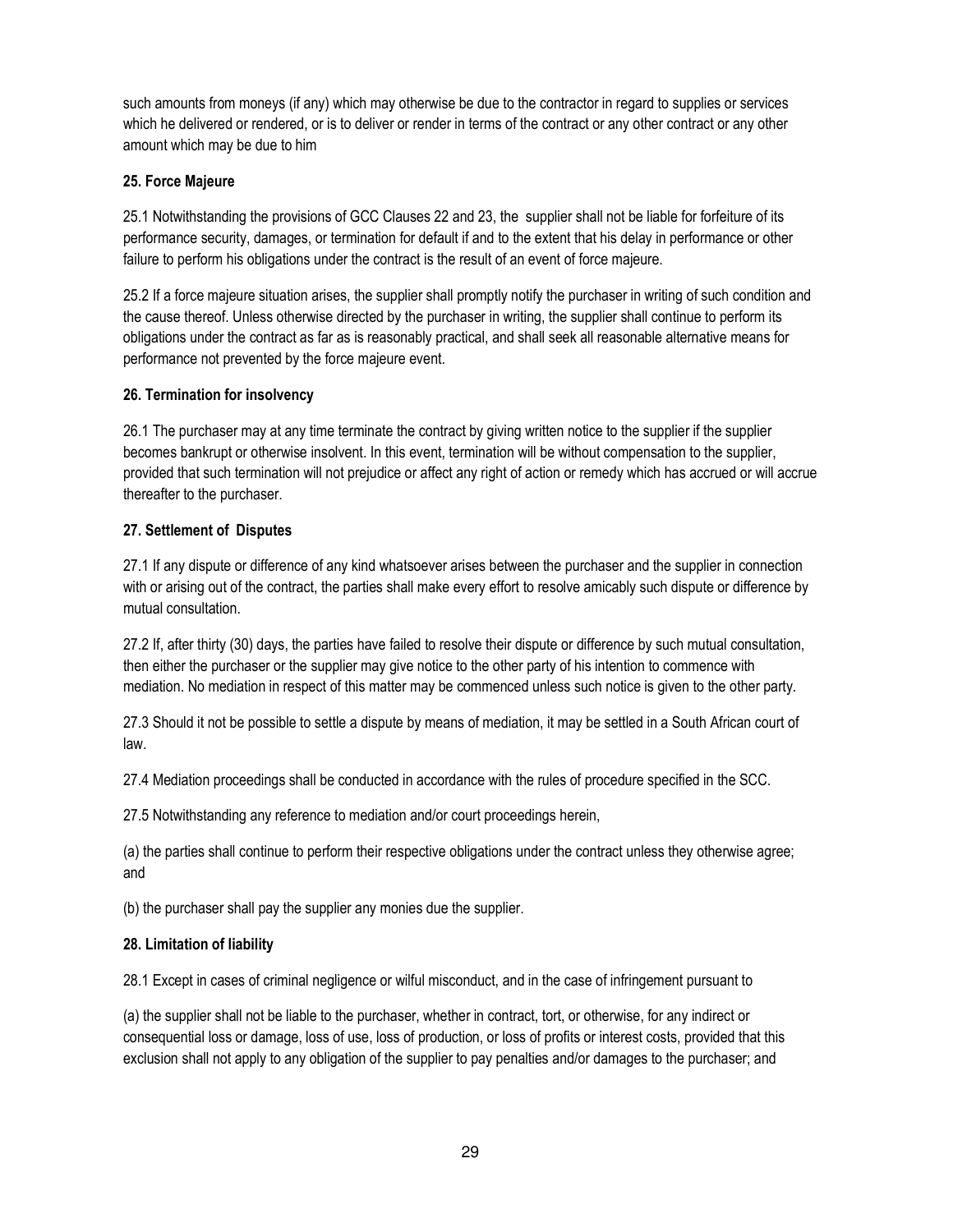(b) the aggregate liability of the supplier to the purchaser, whether under the contract, in tort or otherwise, shall not exceed the total contract price, provided that this limitation shall not apply to the cost of repairing or replacing defective equipment.

#### 29. Governing language

29.1 The contract shall be written in English. All correspondence and other documents pertaining to the contract that is exchanged by the parties shall also be written in English.

### 30. Applicable law

30.1 The contract shall be interpreted in accordance with South African laws, unless otherwise specified in SCC.

31. Notices 31.1 Every written acceptance of a bid shall be posted to the supplier concerned by registered or certified mail and any other notice to him shall be posted by ordinary mail to the address furnished in his bid or to the address notified later by him in writing and such posting shall be deemed to be proper service of such notice

31.2 The time mentioned in the contract documents for performing any act after such aforesaid notice has been given, shall be reckoned from the date of posting of such notice.

### 32. Taxes and duties

32.1 A foreign supplier shall be entirely responsible for all taxes, stamp duties, license fees, and other such levies imposed outside the purchaser's country.

32.2 A local supplier shall be entirely responsible for all taxes, duties, license fees, etc., incurred until delivery of the contracted goods to the purchaser.

32.3 No contract shall be concluded with any bidder whose tax matters are not in order. Prior to the award of a bid the Department must be in possession of a tax clearance certificate, submitted by the bidder. This certificate must be an original issued by the South African Revenue Services.

# 33. National Industrial Participation (NIP) Programme

33.1 The NIP Programme administered by the Department of Trade and Industry shall be applicable to all contracts that are subject to the NIP obligation.

#### 34. Prohibition of Restrictive practices

34.1 In terms of section 4 (1) (b) (iii) of the Competition Act No. 89 of 1998, as amended, an agreement between, or concerted practice by, firms, or a decision by an association of firms, is prohibited if it is between parties in a horizontal relationship and if a bidder (s) is / are or a contractor(s) was / were involved in collusive bidding (or bid rigging).

34.2 If a bidder(s) or contractor(s), based on reasonable grounds or evidence obtained by the purchaser, has / have engaged in the restrictive practice referred to above, the purchaser may refer the matter to the Competition Commission for investigation and possible imposition of administrative penalties as contemplated in the Competition Act No. 89 of 1998.

34.3 If a bidder(s) or contractor(s), has / have been found guilty by the Competition Commission of the restrictive practice referred to above, the purchaser may, in addition and without prejudice to any other remedy provided for, invalidate the bid(s) for such item(s) offered, and / or terminate the contract in whole or part, and / or restrict the bidder(s) or contractor(s) from conducting business with the public sector for a period not exceeding ten (10) years and / or claim damages from the bidder(s) or contractor(s) concerned.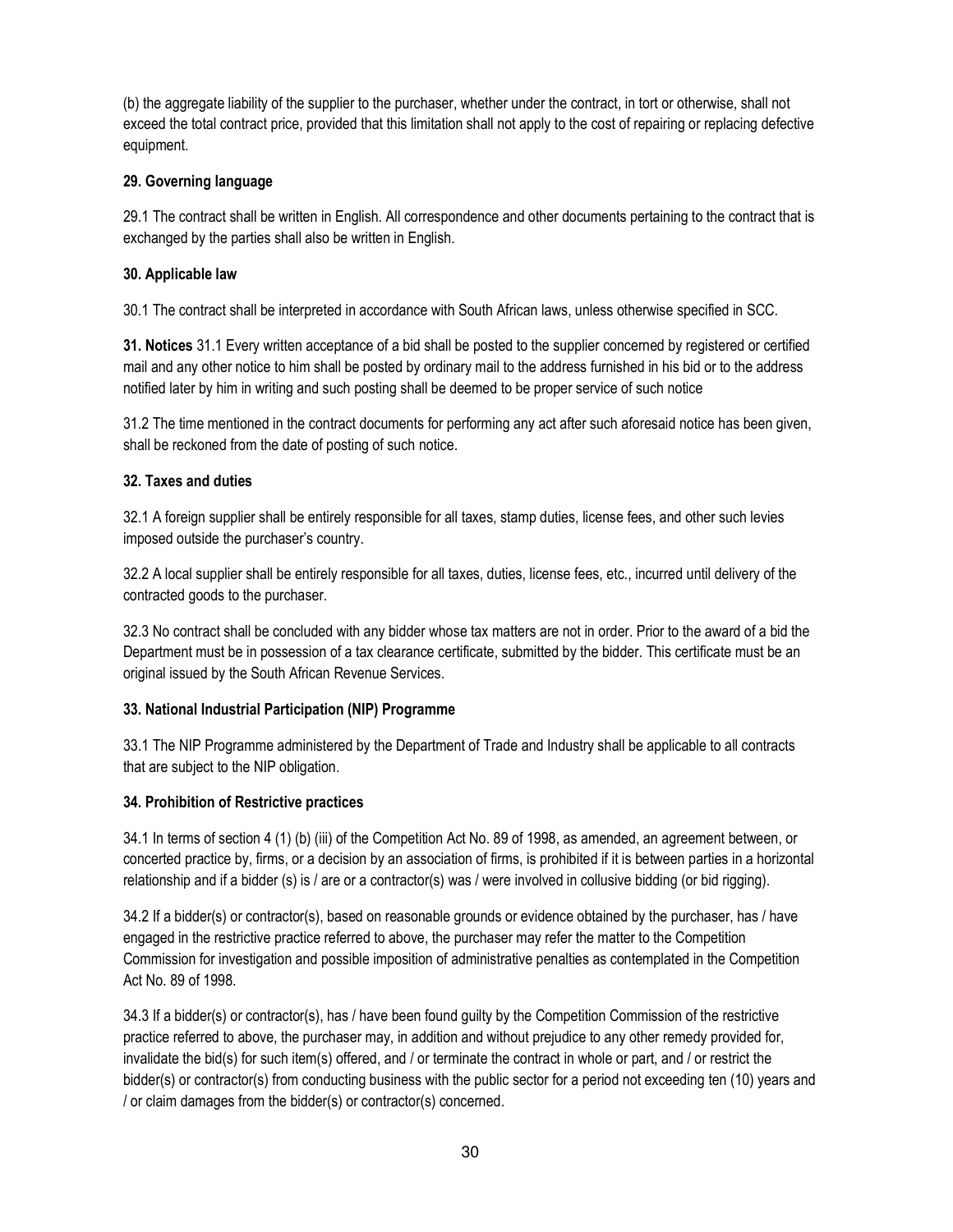

| <b>Terms of Reference</b> |                                                                                                                                                                                                                                                                                                                                                                                                                                                                                                                                                                                                                                                                                                                                               |  |  |  |
|---------------------------|-----------------------------------------------------------------------------------------------------------------------------------------------------------------------------------------------------------------------------------------------------------------------------------------------------------------------------------------------------------------------------------------------------------------------------------------------------------------------------------------------------------------------------------------------------------------------------------------------------------------------------------------------------------------------------------------------------------------------------------------------|--|--|--|
| Introduction              | CapeNature seeks to appoint a service provider to render a shuttle service for the Whale<br>Trail hikers at the end of the 5-day hike between Potberg Office and Koppie Alleen within the<br>De Hoop Nature reserve for a 3-year period.                                                                                                                                                                                                                                                                                                                                                                                                                                                                                                      |  |  |  |
| Location                  | De Hoop Nature Reserve (Potberg)                                                                                                                                                                                                                                                                                                                                                                                                                                                                                                                                                                                                                                                                                                              |  |  |  |
|                           | Take the N2 from Cape Town to Caledon. Turn right at the second turn off to Caledon, where you<br>will find the Venster Restaurant on your left side. Drive through Caledon and then continue on the<br>R316 to Bredasdorp, via Napier. At the 3 <sup>rd</sup> 4-way stop street in Bredasdorp, turn left into All Saints<br>Street (Caltex garage on left corner). Travel approximately 8 km on the R319 to Swellendam (past<br>the silos on right hand side). Turn right onto the gravel road signposted Wydgeleë, Infanta, Malgas<br>and De Hoop. Travel for approximately 50 km straight on to Potberg. (Do not turn right at the sign<br>post De Hoop Pad). Go past Ouplaas School. Potberg gate is approximately 10 km from the school. |  |  |  |
|                           | From George, follow the N2 to Swellendam. Approximately 10 km past Swellendam, take the<br>Malgas Infanta turn off and follow this gravel road for 31 km, until you reach a Y-junction (De Hoop,<br>Ouplaas). The road will then lead you to a T-junction (This will be the road going from Potberg to<br>Bredasdorp) Turn left here (lekkerwater beach lodge sign) and follow the road to Potberg for about<br>12 km. (Do not turn right at the sign posted De Hoop Pad).                                                                                                                                                                                                                                                                    |  |  |  |
|                           | GPS coordinates: 34°22'23.48"S 20°31'04.37"E                                                                                                                                                                                                                                                                                                                                                                                                                                                                                                                                                                                                                                                                                                  |  |  |  |
| <b>Specification</b>      | <b>General Conditions</b>                                                                                                                                                                                                                                                                                                                                                                                                                                                                                                                                                                                                                                                                                                                     |  |  |  |
|                           | The Whale Trail boasts five overnight huts scattered at spectacular locations on the foot of<br>the Potberg Mountain while some are nestled along the coast.                                                                                                                                                                                                                                                                                                                                                                                                                                                                                                                                                                                  |  |  |  |
|                           | Whale Trail shuttle pick up and drop off points:                                                                                                                                                                                                                                                                                                                                                                                                                                                                                                                                                                                                                                                                                              |  |  |  |
|                           | Koppie Alleen: 34°28'32.11"S 20°30'21.43"E                                                                                                                                                                                                                                                                                                                                                                                                                                                                                                                                                                                                                                                                                                    |  |  |  |
|                           | Potberg Office: 34°22'44.55"S 20°32'0.08"E                                                                                                                                                                                                                                                                                                                                                                                                                                                                                                                                                                                                                                                                                                    |  |  |  |
|                           | Collection of hikers estimated at 31 days per month                                                                                                                                                                                                                                                                                                                                                                                                                                                                                                                                                                                                                                                                                           |  |  |  |
|                           | Period of this contract will be from 01 <sup>st</sup> September 2022 and end on 31 <sup>st</sup> August 2025<br>The pick-up point for hikers will be at the designated shuttle pick-up point, located at the<br>Koppie Alleen Parking area.                                                                                                                                                                                                                                                                                                                                                                                                                                                                                                   |  |  |  |
|                           | The designated latest pickup time is 12h00. Provision must however be allowed to be made<br>for earlier or later pick up times. The earlierst permissible pick-up time is at 09h00, while<br>latest time that may be requested by a hiking group is 14h00 on a specific day. This will be<br>communicated within 24 hours of the briefing being conducted with a group upon their arrival<br>to the service provider.                                                                                                                                                                                                                                                                                                                         |  |  |  |
|                           | The shuttle must be available for all trips that need to be provided.                                                                                                                                                                                                                                                                                                                                                                                                                                                                                                                                                                                                                                                                         |  |  |  |
|                           | The shuttle would be required for approximately 365 days per year.<br>$\overline{\phantom{a}}$<br>The appointed service provider will transport hikers in a safe and secure manner.<br>۰                                                                                                                                                                                                                                                                                                                                                                                                                                                                                                                                                      |  |  |  |
|                           | The appointed service provider will ensure to adhere to all provincial road signs and speed<br>limits.                                                                                                                                                                                                                                                                                                                                                                                                                                                                                                                                                                                                                                        |  |  |  |
|                           | The service provider shall keep record of daily trips on a log sheet, including the number of<br>hikers transported to ensure correct reconcilliation of total numbers of trips under taken in<br>the month and hikers transported.                                                                                                                                                                                                                                                                                                                                                                                                                                                                                                           |  |  |  |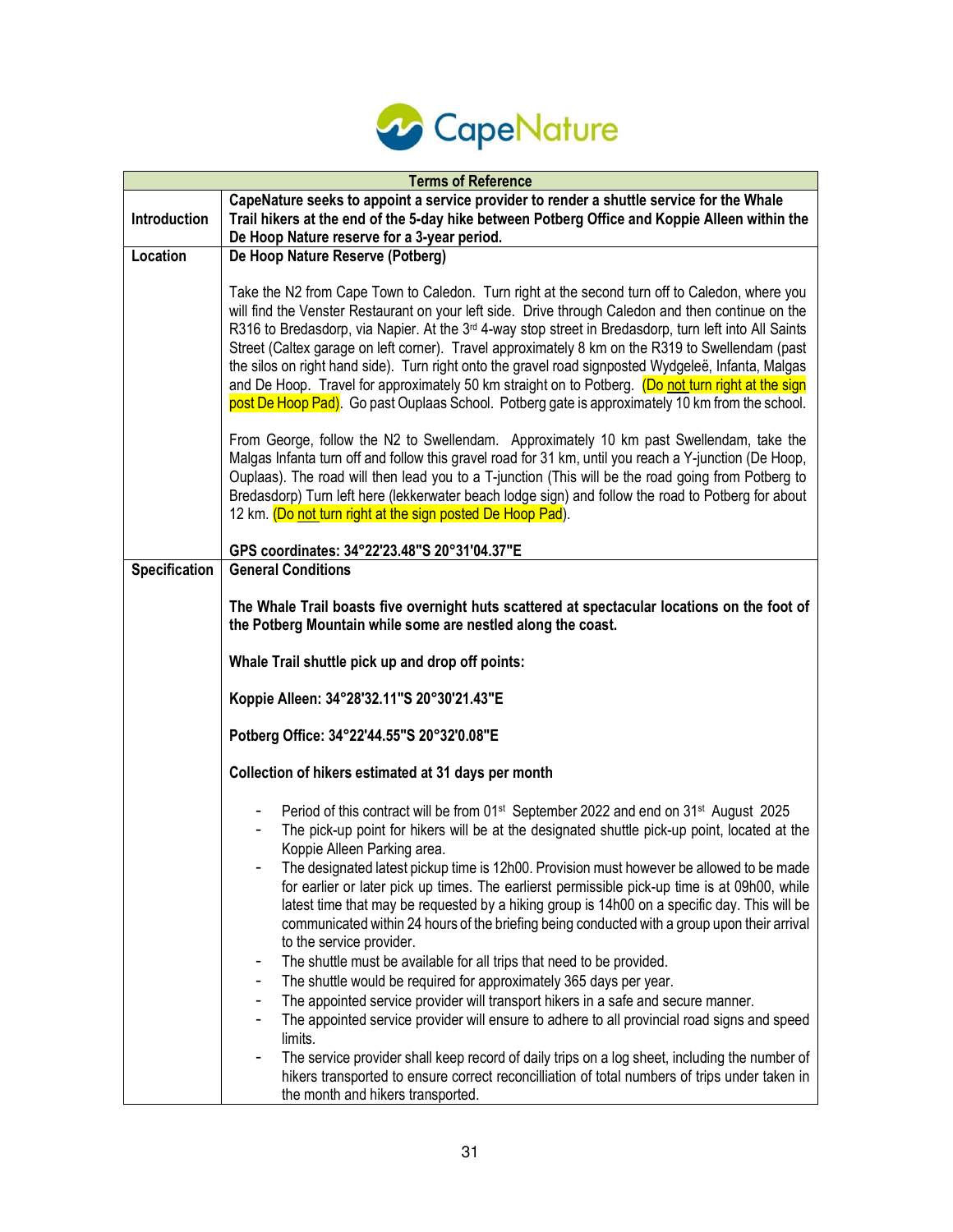|         | Operationally, the bidder must be able to provide proof or a contingency plan detailing the                  |
|---------|--------------------------------------------------------------------------------------------------------------|
|         | process that will be dealt with when issues such as staff shortage, vehicle breakdown or                     |
|         | any other associated issues arise, which may negatively impact the daily operations                          |
|         | required.                                                                                                    |
|         | Covid-19 compliancy and protocols as part of the services undertaken, as per the<br>$\overline{\phantom{a}}$ |
|         | Government regulations. Hand sanitizer, tisues per person, should always be part of the                      |
|         | service offering in the vehicle, CapeNature will provde these items.                                         |
|         | The shuttle or service provider will be expected to collect/ replenish the Hand santizer and<br>۰            |
|         | tissues at the Whale Trail Visitor Centre after every drop off in order to prepare for the next              |
|         | pick up.                                                                                                     |
|         | The appointed driver must be dressed in a professional uniform with a name badge, which                      |
|         |                                                                                                              |
|         | will be provided by the service provider and to be worn in full at all times. The uniform must               |
|         | be pre-approved by CapeNature, before the chosen supplier may commence with duties.                          |
|         | A contractual agreement will be set-up with the chosen supplier, outlining any penalties                     |
|         | which may apply relating to performance and / non-delivery of services.                                      |
|         | Invoices must be calculated based on the number of trips collected on the day, and                           |
|         | collection days as per the Whale Trail arrival list and not based on a hiker head count.                     |
|         | Reserve closures may occur from time to time.                                                                |
|         | Quote to include:                                                                                            |
|         | <b>Itemization of items</b>                                                                                  |
|         | Include 15% vat                                                                                              |
|         | Include a pricing schedule                                                                                   |
|         |                                                                                                              |
|         | <b>Expectations regarding the successful Service Provider:</b>                                               |
|         | The service provider should have prior work experience relating to shuttle services/                         |
|         | undertaking a similar business for tourism activity. Proof of previous work of a similar nature              |
|         | will be requested.                                                                                           |
|         | A full company portfolio will be requested and that must include the portfolio document,                     |
|         | outlining any vehicle fleet owned by the business.                                                           |
|         | The shuttle should be a roadworthy vehicle/combi that can provide seating for $12 - 15$ adults               |
|         | comfortably and accommodate space for luggage (hiking day pack per person).                                  |
|         | The shuttle's interior and exterior cosmetics should be in an immaculate condition.                          |
|         | The shuttle should not be a salvaged nor a rebuilt vehicle.<br>٠                                             |
|         | The shuttle should have a working air conditioner, working windows, saftey features fitted<br>-              |
|         | and comply with the customer interface.                                                                      |
|         | The shuttle should contain a Basic first Aid Kit                                                             |
|         |                                                                                                              |
|         | The service provider will appoint a driver with Basic First Aid Training Certificate                         |
|         | The service provider will appoint a licenced driver with a valid PDP licence.                                |
|         | The service provider will need to have both Passenger and Public Liability Insurance in                      |
|         | place, the cover amount must be at least R5 million per catergory of cover.                                  |
| General | Accommodation at the reserve will not be provided                                                            |
|         | Bidders must supply comprehensive proposals including complete costing breakdown as                          |
|         | well as operational plan.                                                                                    |
|         | Bidders operating and/or sourcing labour from within 100km of De Hoop Nature Reserve                         |
|         | will be given preference                                                                                     |
|         | Bidders must be able to provide contingency plans in the case of staff turnaround and for                    |
|         | vehicle maintenance and breakdown, to ensure that the service operates on a daily basis.                     |
|         | Quarterly performance reviews will be held with the contractor onsite.                                       |
|         | Covid-19 SOP will be made available and must be adhered to at all times.                                     |
|         | The Tourism Liaison Officer, Conservation Manager or their delegate will do regular checks                   |
|         | on the service delivery                                                                                      |
|         | The Tourism Liaison Officer, Conservation Manager or their delegates will do regular                         |
|         | checks/ vehicle pre-inspections on the shuttle prior to pick-ups.                                            |
|         | Quotations must be itemised for each deliverable mentioned above.                                            |
|         | All costs to be inclusive of VAT.                                                                            |